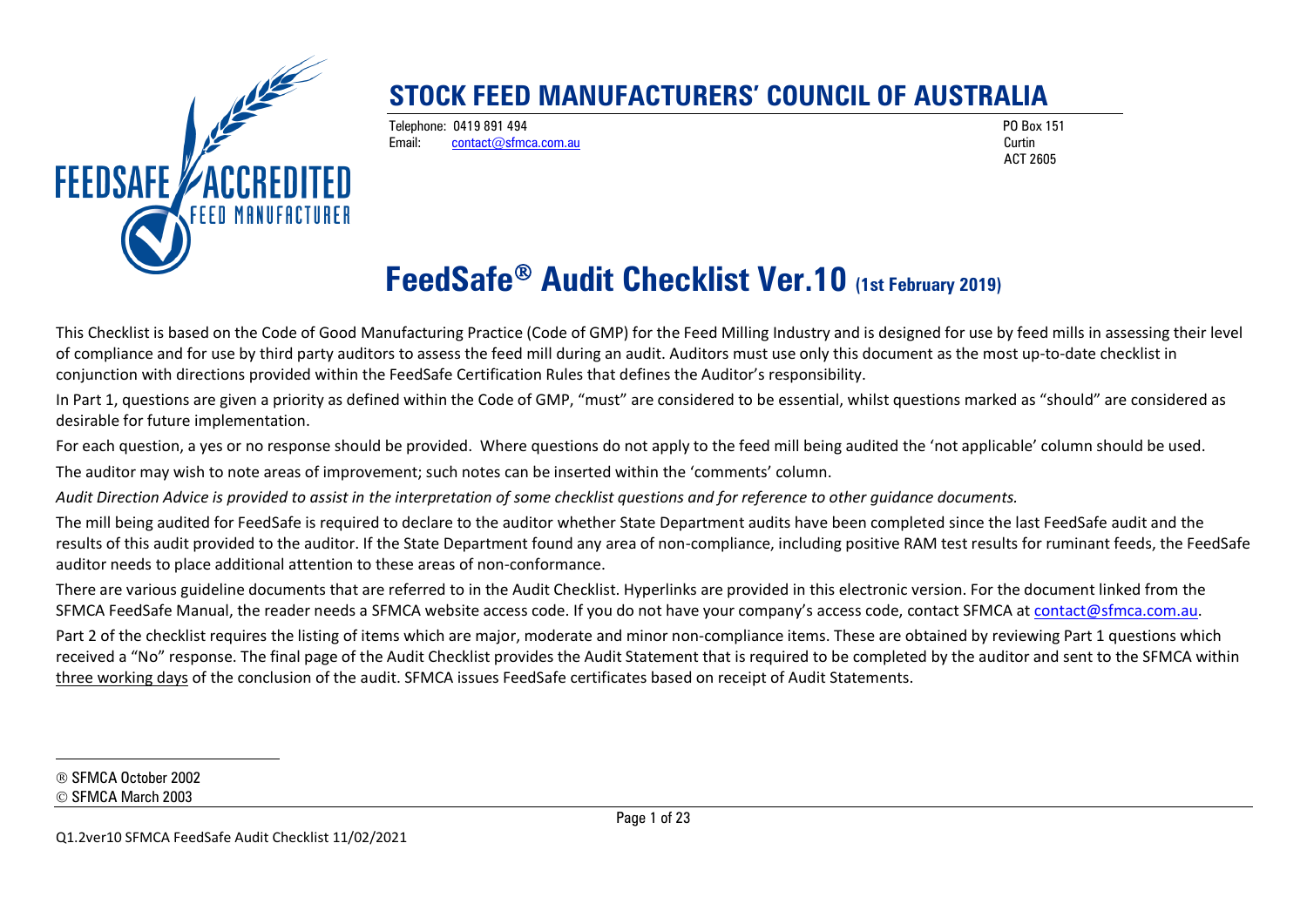## **PART 1**

|     | <b>GMP Condition</b>                                                                                                                         | <b>Audit Direction Advice</b><br>Includes reference to FeedSafe and other guidance<br>documents                                                                                                                                                                                                                                                                                                                                         | <b>Priority</b> | <b>Yes</b><br><b>No</b><br>N/A | <b>Observations &amp; Comments</b> |
|-----|----------------------------------------------------------------------------------------------------------------------------------------------|-----------------------------------------------------------------------------------------------------------------------------------------------------------------------------------------------------------------------------------------------------------------------------------------------------------------------------------------------------------------------------------------------------------------------------------------|-----------------|--------------------------------|------------------------------------|
| 1.0 | <b>HAZARD RISK ASSESSMENT</b>                                                                                                                |                                                                                                                                                                                                                                                                                                                                                                                                                                         |                 |                                |                                    |
| 1.1 | Has a site hazard food safety risk<br>assessment been completed and is it<br>annually reviewed?                                              |                                                                                                                                                                                                                                                                                                                                                                                                                                         | Must            |                                |                                    |
| 1.2 | Does the risk assessment plan utilise<br>HACCP principles, identifying risk areas<br>and provide methods of managing<br>these risks?         | Reference should be made to the <b>SFMCA Completing On-Site</b><br>Hazard Risk Assessment Plan Guide which identifies the major<br>risks manufacturers need to manage. The seven principles of<br>HACCP need to be used in managing risk hazards.<br>Risks must be managed through identified critical control<br>points that need to be integrated into the site's operations.<br>This needs to be confirmed during the audit process. | Must            |                                |                                    |
| 1.3 | Are internal audits undertaken to<br>ensure the requirements within this<br>Audit Checklist are being met between<br>annual FeedSafe audits. | This Audit Checklist needs to be used to conduct internal<br>audits through the year to ensure the compliance standard is<br>being met. There needs to be a record that internal audits<br>have been undertaken.<br>The annual audit must confirm that internal audits have been<br>undertaken at least once through the year, with this being<br>more than 3 months before or after the annual FeedSafe<br>audit.                      | Must            |                                |                                    |
| 2.0 | <b>PREMISES AND MILL BUILDINGS</b>                                                                                                           |                                                                                                                                                                                                                                                                                                                                                                                                                                         |                 |                                |                                    |
| 2.1 | Is a site plan for the entire premises<br>available?                                                                                         | Site plan should identify major buildings, storage and<br>processing areas and other features that impact on feed<br>safety. Areas for storage of chemicals, medications and any<br>hazardous goods should be shown on the site plan.                                                                                                                                                                                                   | Must            |                                |                                    |
| 2.2 | Does the site have suitable drainage?                                                                                                        | Reference should be made to poor drainage which<br>presents a hazard to animal health and food safety.                                                                                                                                                                                                                                                                                                                                  | Must            |                                |                                    |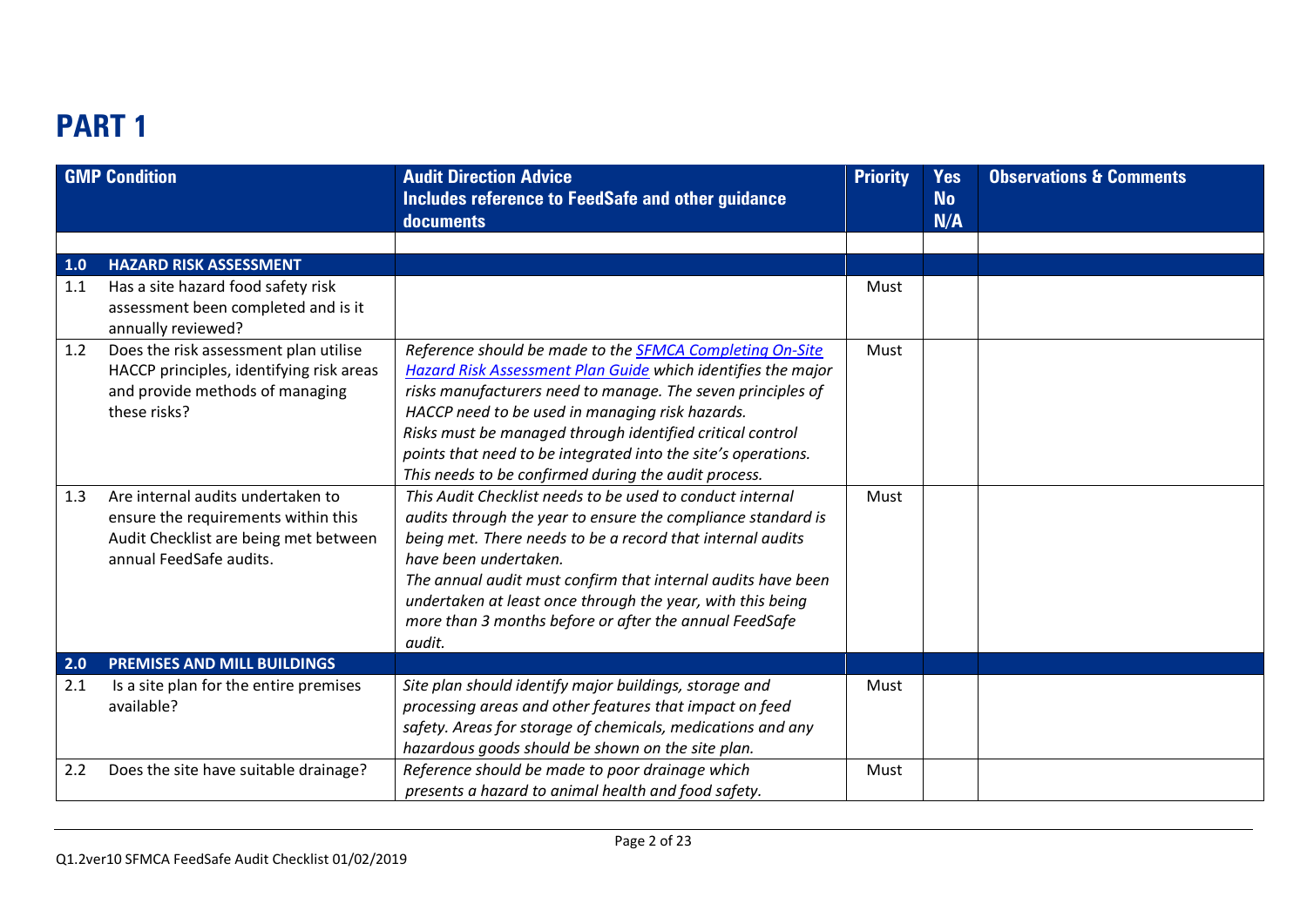| 2.3 | Are roadways maintained in good<br>condition, dust and mud being<br>minimised?                                                                                                               | Controls need to be in place to prevent contamination of feed<br>with dust or mud. Site hygiene needs to include plans to<br>upgrade areas immediately leading into intake and out-                                                                                                                    | Must   |  |
|-----|----------------------------------------------------------------------------------------------------------------------------------------------------------------------------------------------|--------------------------------------------------------------------------------------------------------------------------------------------------------------------------------------------------------------------------------------------------------------------------------------------------------|--------|--|
| 2.4 | Can raw materials and finished feeds be<br>unloaded and/or loaded without<br>significant water damage resulting?                                                                             | loading areas to prevent mud and dust contamination.<br>Damage in terms of subsequent mould growth which may<br>present a hazard to animals.                                                                                                                                                           | Must   |  |
|     | 2.5.1 Where the mill manufactures ruminant<br>feeds, are separate receival hoppers<br>available for handling Restricted Animal<br>Material (RAM)?                                            |                                                                                                                                                                                                                                                                                                        | Should |  |
|     | 2.5.2 If there is not a separate receiving<br>hopper for RAM, are written<br>procedures in place and followed to<br>prevent cross contamination of non-<br>RAM raw materials being received? | Mills should refer to the SFMCA document Guidelines<br>Preventing Contamination with Restricted Feed Ingredients.<br>The auditor needs to sight the procedures and verification<br>records.                                                                                                            | Must   |  |
|     | 2.5.3 Are these procedures verified through<br>inspection, sampling and testing?                                                                                                             |                                                                                                                                                                                                                                                                                                        | Must   |  |
| 2.6 | Is ventilation or dust extraction units<br>adequate to prevent accumulation<br>within mill buildings of steam, dust and<br>other airborne contaminants?                                      | Assessed through site walk through and demonstration of no<br>accumulation of dust on mill walls, bins and equipment.                                                                                                                                                                                  | Must   |  |
| 2.7 | Are the buildings, grounds and<br>machinery cleaned regularly?                                                                                                                               | Seen through the site being in a clean and tidy condition. Need<br>to verify based on mill cleaning records that this is an ongoing<br>standard not just cleaning the mill prior to audit. Refer to the<br>SFMCA document Feed Mill Hygiene Guide and FeedSafe Mill<br><b>Hygiene Training Module.</b> | Must   |  |
|     | 2.8.1 Is there a written mill cleaning<br>procedure and schedule?                                                                                                                            | Need for documented evidence that the mill is cleaned<br>regularly and that the mill has staff assigned to cleaning. Refer                                                                                                                                                                             | Must   |  |
|     | 2.8.2 Is there a system to verify the adequacy<br>of the mill hygiene program?                                                                                                               | to the SFMCA document Feed Mill Hygiene Guide and<br>FeedSafe Mill Hygiene Training Module, this includes a section<br>on verifying hygiene.                                                                                                                                                           | Should |  |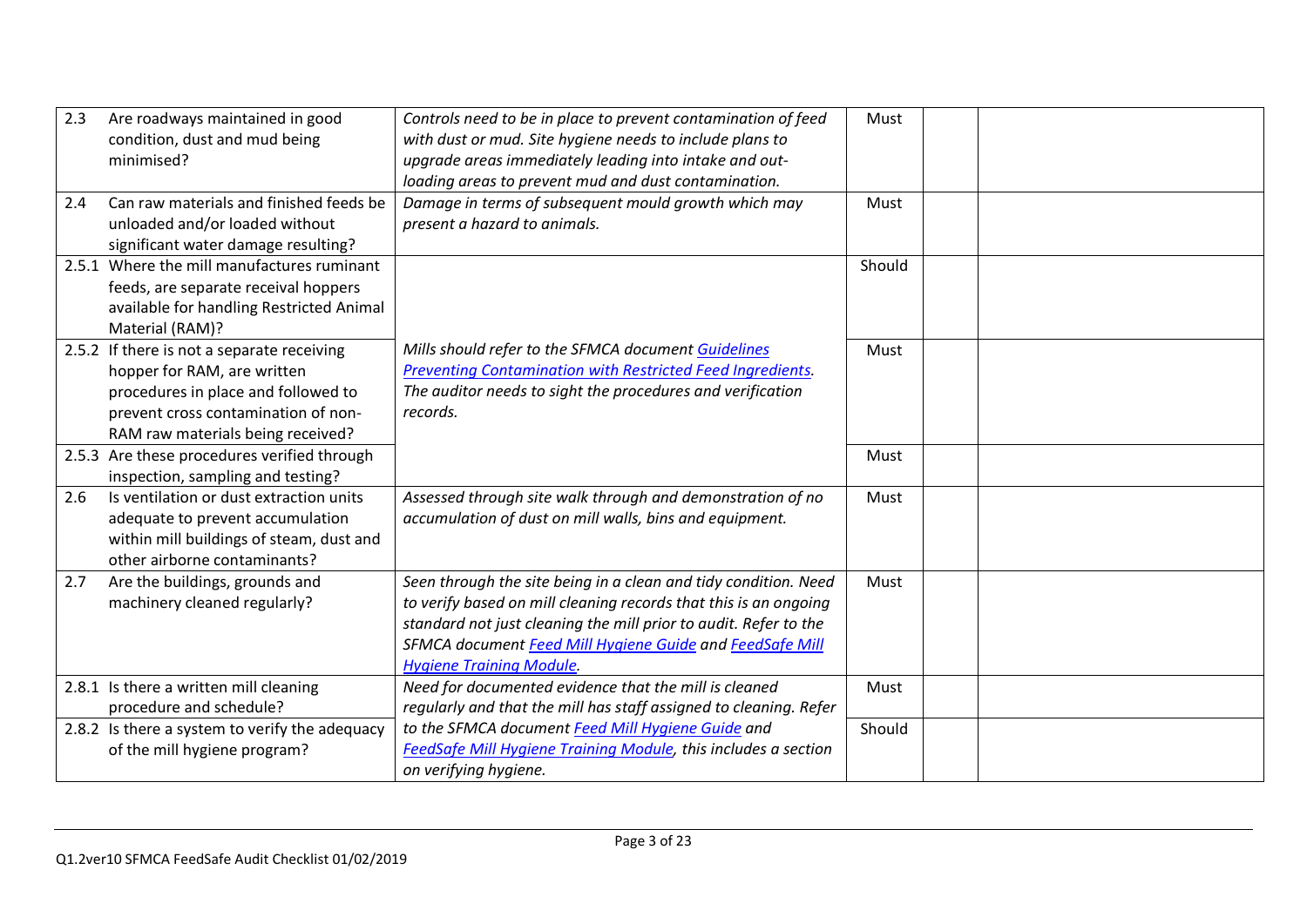| 2.9        | Is site security sufficient to ensure that<br>accidental or deliberate contamination<br>of product is avoided or prevented?                                                                                                                                          | Prevention of unauthorised site access with specific reference<br>to access to chemicals and medications held on site. Attention<br>should be given to security of receival intake pits and<br>controlling people access to the site. | Must |  |
|------------|----------------------------------------------------------------------------------------------------------------------------------------------------------------------------------------------------------------------------------------------------------------------|---------------------------------------------------------------------------------------------------------------------------------------------------------------------------------------------------------------------------------------|------|--|
|            | 2.10 Are there written procedures<br>controlling both visitors and<br>contractors entering the site?                                                                                                                                                                 |                                                                                                                                                                                                                                       | Must |  |
| 2.11       | Is there a written procedure to make all<br>site visitors aware of their potential<br>impact on product safety, quality and<br>the environment?                                                                                                                      | Are there documented steps taken to make visitors aware of<br>their potential impact on product safety, quality and the<br>environment?                                                                                               | Must |  |
|            | 2.12 Does the site have a written pest<br>control management program?                                                                                                                                                                                                | Need to produce documented evidence that there are regular<br>pest control management steps in place. Refer to the SFMCA<br>document Feed Mill Hygiene Guide and FeedSafe Mill Hygiene<br><b>Training Module.</b>                     | Must |  |
| 2.13       | Is waste and contaminated material<br>controlled and regularly removed from<br>the site?                                                                                                                                                                             |                                                                                                                                                                                                                                       | Must |  |
|            | 2.14 Are waste containers clearly identified<br>and maintained to ensure waste<br>material is contained and not<br>incorrectly used?<br>Where bulk or bag material is held for<br>waste disposal, is it adequately labelled<br>to ensure it is not incorrectly used? |                                                                                                                                                                                                                                       | Must |  |
| 3.0<br>3.1 | <b>PERSONNEL</b><br>Are qualified and/or experienced<br>persons directly responsible on site for<br>manufacturing operations?                                                                                                                                        | Identified through educational qualifications and/or industry<br>experience in feed milling. An example of acceptable training<br>is the SFMCA Advanced Feed Milling Course.                                                          | Must |  |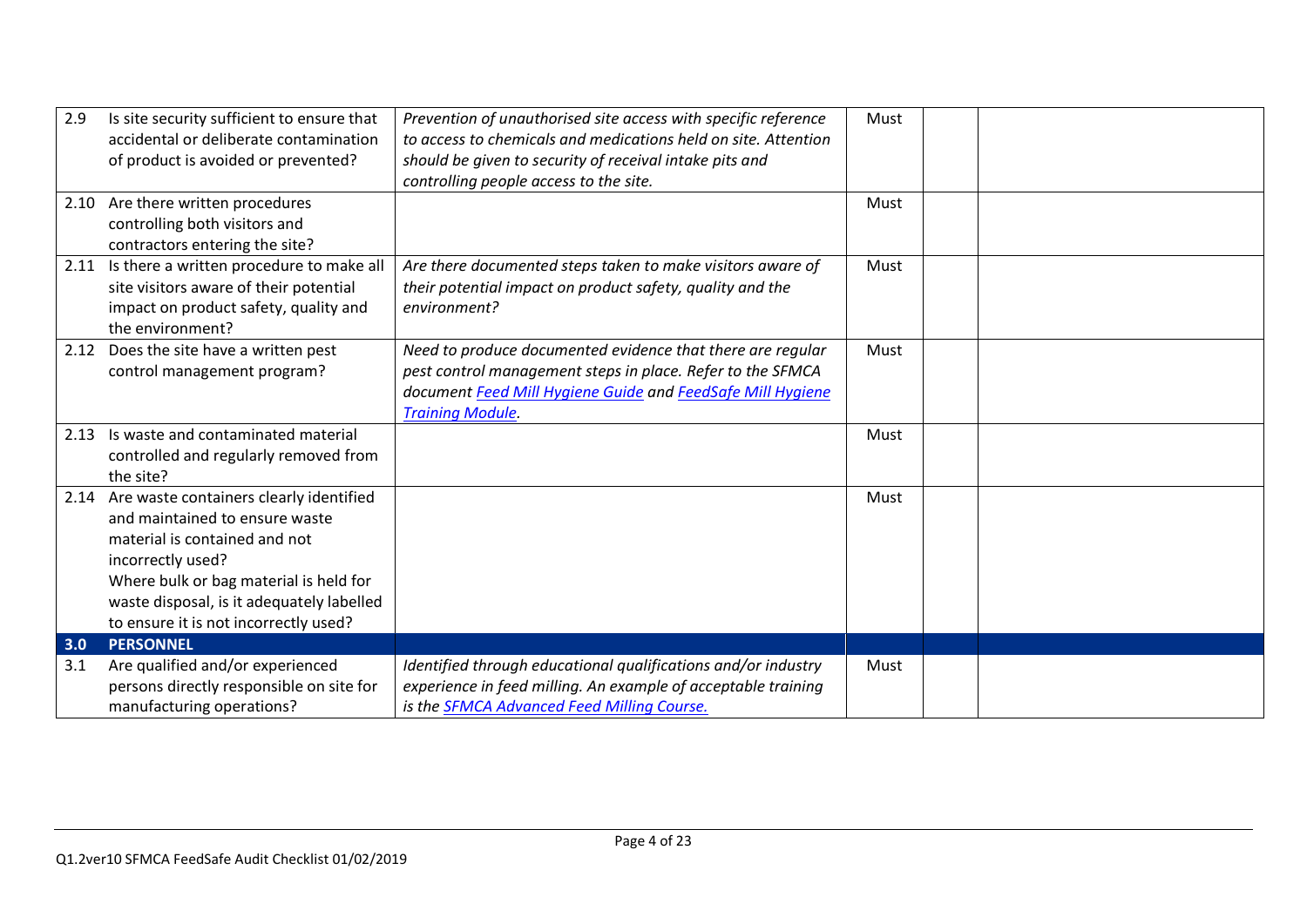| 3.2 | Are employees provided with written<br>duties?                                                                                                    | These written duties can be in the form of job description,<br>work procedure and/or work instructions. This is more than an<br>office-based set of work instructions and need to be<br>operational within the mill. Employee written duties need to<br>be linked to the food safety assessment and critical control<br>point integration through the manufacturing process. | Must |  |
|-----|---------------------------------------------------------------------------------------------------------------------------------------------------|------------------------------------------------------------------------------------------------------------------------------------------------------------------------------------------------------------------------------------------------------------------------------------------------------------------------------------------------------------------------------|------|--|
|     | 3.3.1 Are employees trained in GMP as it<br>relates to their duties?                                                                              |                                                                                                                                                                                                                                                                                                                                                                              | Must |  |
|     | 3.3.2 Is completed training (including GMP<br>training) documented in employee<br>records?                                                        | Refer to SFMCA FeedSafe Overview Training unit or equivalent<br><b>GMP</b> training.                                                                                                                                                                                                                                                                                         | Must |  |
|     | 3.4.1 Is there a training program and are staff<br>adequately trained to competently<br>carry out their assigned tasks?                           | This includes provision to employees' relevant written<br>procedures and on the job training with an experienced<br>operator. Refer to the <b>SFMCA Advanced Feed Mill Training</b>                                                                                                                                                                                          | Must |  |
|     | 3.4.2 Does training encompass actions<br>impacting on product safety, quality<br>and the environment?                                             | Course where relevant.                                                                                                                                                                                                                                                                                                                                                       | Must |  |
|     | 3.4.3 Is there specific training related to the<br>ruminant feeding ban including storage,<br>handling and use of restricted animal<br>materials? | Only relevant where RAM is used on site. Refer to the SFMCA<br>document Guidelines Preventing Contamination with<br>Restricted Feed Ingredients as a training aid.                                                                                                                                                                                                           | Must |  |
| 3.5 | Are maintenance staff trained to<br>identify equipment faults which impact<br>on product quality and safety?                                      | Recognition of staff experience and knowledge of the site as<br>well as training. Specific reference to faulty equipment<br>resulting in cross contamination.                                                                                                                                                                                                                | Must |  |
| 4.0 | <b>PLANT AND EQUIPMENT</b>                                                                                                                        |                                                                                                                                                                                                                                                                                                                                                                              |      |  |
| 4.1 | Is appropriately designed and<br>constructed equipment installed to<br>meet the requirements of<br>manufacturing stock feed?                      | Emphasis on use of equipment designed for feed milling use.<br>Emphasis on feed mixing and validation of mixing efficiency<br>through testing.                                                                                                                                                                                                                               | Must |  |
| 4.2 | Is equipment in use designed and<br>maintained to prevent contamination<br>during the manufacturing process?                                      | Equipment should be in sound condition with minimal leaks of<br>product. Confirmed through mill walk through looking for<br>equipment leaks. Verification of carryover testing records for<br>either RAM or medications to be sighted.                                                                                                                                       | Must |  |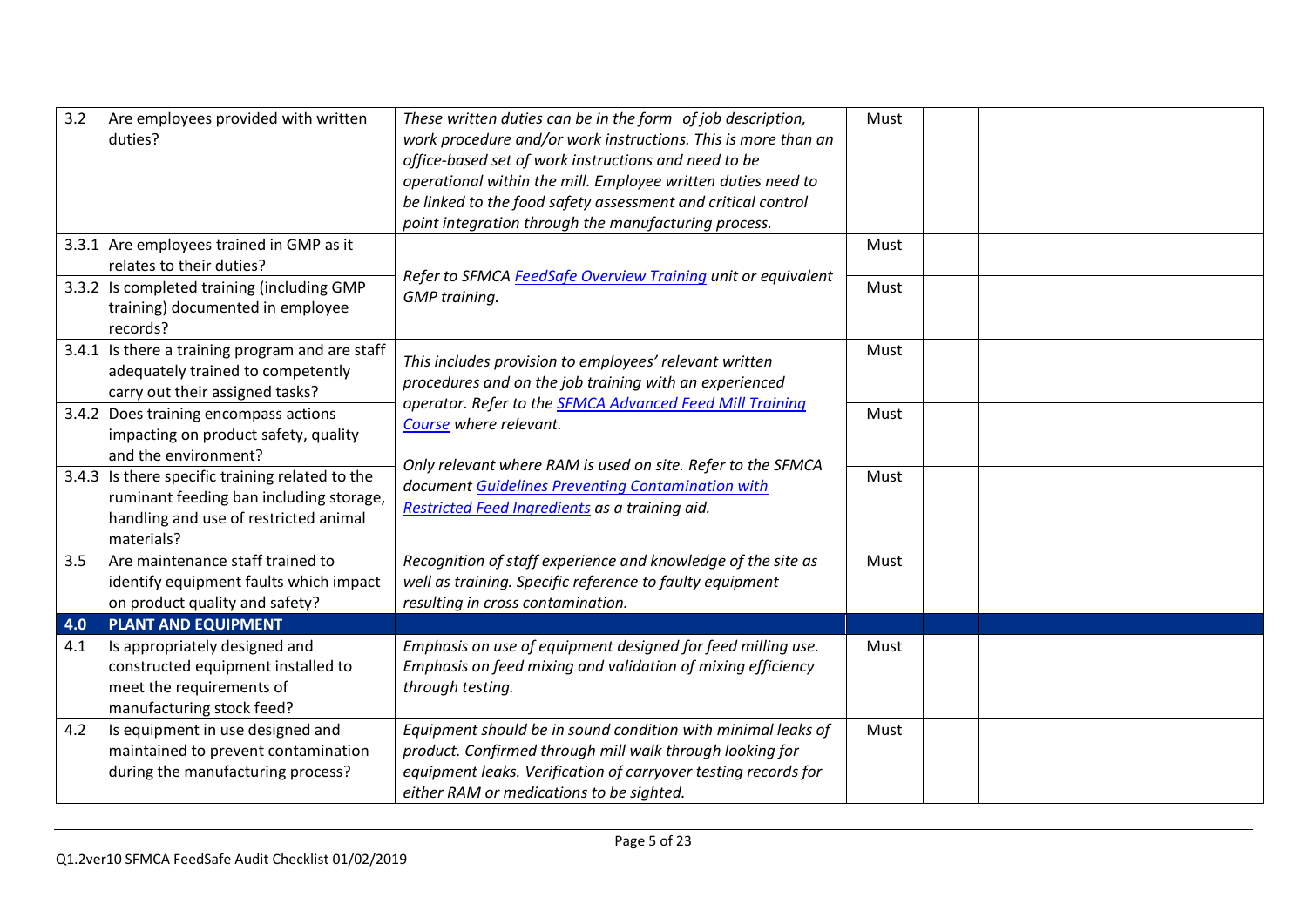| 4.3 | Is appropriate dust extraction                                                                                                                                                | Evidenced by no significant build-up of dust within mill                                                                                                                                                                                                                                    | Should |  |
|-----|-------------------------------------------------------------------------------------------------------------------------------------------------------------------------------|---------------------------------------------------------------------------------------------------------------------------------------------------------------------------------------------------------------------------------------------------------------------------------------------|--------|--|
|     | equipment installed?                                                                                                                                                          | buildings.                                                                                                                                                                                                                                                                                  |        |  |
| 4.4 | Is equipment designed and installed to<br>allow for routine cleaning, maintenance<br>and inspection?                                                                          | Relates to major pieces of plant and equipment such as<br>hammer mill / roller mill, mixer, pellet press/cooler/crumble<br>rolls, liquid additions, packing line. Confirm cleaning and                                                                                                      | Must   |  |
|     |                                                                                                                                                                               | maintenance practices through viewing records.                                                                                                                                                                                                                                              |        |  |
|     | 4.5.1 Is a preventative maintenance program<br>in use?                                                                                                                        | Confirm through viewing records for major pieces of plant and                                                                                                                                                                                                                               | Must   |  |
|     | 4.5.2 Is there a system of logging<br>maintenance work when completed?                                                                                                        | equipment (as in 4.4)                                                                                                                                                                                                                                                                       | Should |  |
|     | 4.6.1 Are monitoring and/or controlling<br>devices (weigh scales, temperature<br>probes, flow meters, etc) monitored for<br>accuracy and recalibrated when<br>required?       | A procedure for monitoring should define the method,<br>frequency of checking and include the use of certified weights<br>or a third-party operator where required with specific<br>emphasis on critical control points.<br>Confirm through sighting records, e.g. certificates of currency | Must   |  |
|     | 4.6.2 Are records kept of calibration<br>monitoring?                                                                                                                          | for weighbridges and trade scales as well as internal<br>monitoring.                                                                                                                                                                                                                        | Must   |  |
| 4.7 | Do appropriately trained personnel<br>carry out maintenance and calibration<br>of equipment?                                                                                  | Either by external contractors or experienced operators.                                                                                                                                                                                                                                    | Must   |  |
| 5.0 | <b>RAW MATERIALS - SOURCING/PURCHASING</b>                                                                                                                                    |                                                                                                                                                                                                                                                                                             |        |  |
| 5.1 | Is there a documented purchasing<br>program implemented with emphasis<br>on raw material quality and safety<br>risks?                                                         | This needs to define how suppliers are approved and added to<br>or removed from the approved supplier listing and who is<br>authorised to approve new suppliers.<br>Refer to Guidelines for Approving Raw Material Suppliers -<br><b>Food Safety Assessment.</b>                            | Must   |  |
|     | 5.2.1 Is a copy of raw material purchasing<br>standards kept on site; these may be<br>GTA, other recognised industry<br>standards or individual site acceptance<br>standards? | Refer to GTA Grain Commodity Vendor Declaration or<br>equivalent where in use.                                                                                                                                                                                                              | Must   |  |
|     | 5.2.2 Does the purchasing standard or<br>purchase contract include reference to<br>grain treatment withholding periods?                                                       |                                                                                                                                                                                                                                                                                             | Must   |  |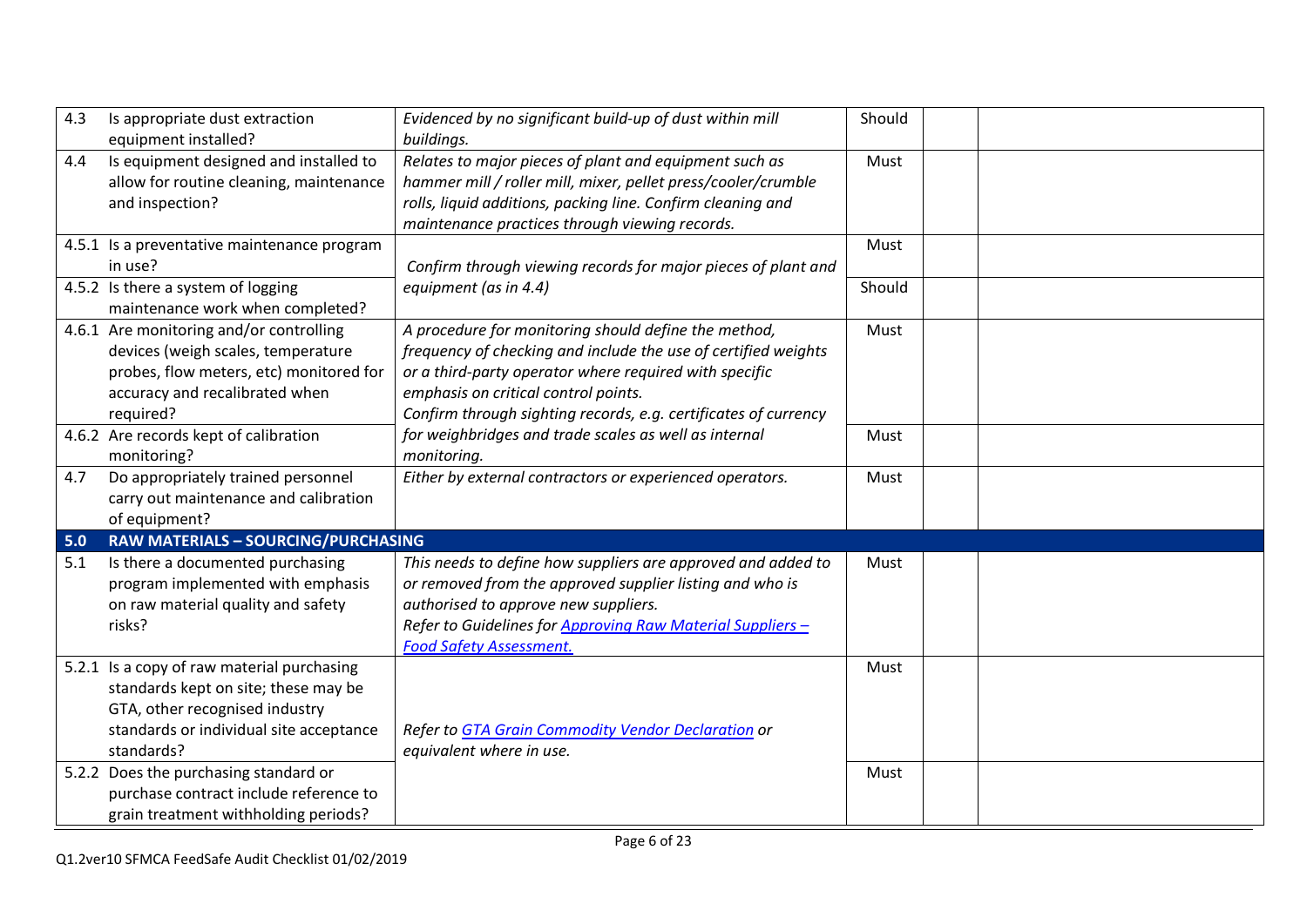|     | 5.2.3 Are suppliers made aware of the quality<br>standard in use and are they supplied<br>with copies of the purchasing standard<br>where appropriate?                          |                                                                                                                                                                                                                                                                                                                                                                                                                     | Must |  |
|-----|---------------------------------------------------------------------------------------------------------------------------------------------------------------------------------|---------------------------------------------------------------------------------------------------------------------------------------------------------------------------------------------------------------------------------------------------------------------------------------------------------------------------------------------------------------------------------------------------------------------|------|--|
| 5.3 | Does the site maintain a register of<br>compliant raw material suppliers?                                                                                                       | Compliant is seen to be an approved suppliers list that is linked<br>to either their confirmed QA program, provision of vendor<br>declarations or historic record of supplying products which<br>meet minimum specifications.<br>Refer to Guidelines for Approving Raw Material Suppliers -<br><b>Food Safety Assessment.</b>                                                                                       | Must |  |
| 5.4 | If unlabelled bagged restricted animal<br>material is purchased, is such material<br>either relabelled prior to storing on site<br>or rejected and returned to the<br>supplier? | Ensure bulk RAM which is either rebagged or bags with<br>missing labels are correctly labelled.                                                                                                                                                                                                                                                                                                                     | Must |  |
| 6.0 | RAW MATERIAL RECEIVAL - INSPECTION, SAMPLING AND TESTING                                                                                                                        |                                                                                                                                                                                                                                                                                                                                                                                                                     |      |  |
| 6.1 | Is every load of incoming raw materials<br>cross-referenced to purchasing<br>documentation?                                                                                     |                                                                                                                                                                                                                                                                                                                                                                                                                     | Must |  |
| 6.2 | Is a record of the origin, date of receipt<br>and quantities of each raw material<br>received kept on file?                                                                     |                                                                                                                                                                                                                                                                                                                                                                                                                     | Must |  |
| 6.3 | Where external third-party vehicles are<br>delivering raw materials, is<br>confirmation of what the previous load<br>carried recorded?                                          | Use of transport driver declarations may be considered to<br>confirm whether RAM has not been carried in the prior<br>delivery. Attention is also to be given to contaminants such as<br>glass, metal or chemical residues. What has been done if<br>needed to decontaminate following the prior load. In some<br>circumstances, confirmation of up to three prior loads may be<br>required by some feed customers. | Must |  |
|     | 6.4.1 Does the site have a written raw<br>material quality control program?                                                                                                     | Refer to Guidelines for Approving Raw Material Suppliers -<br><b>Food Safety Assessment.</b>                                                                                                                                                                                                                                                                                                                        | Must |  |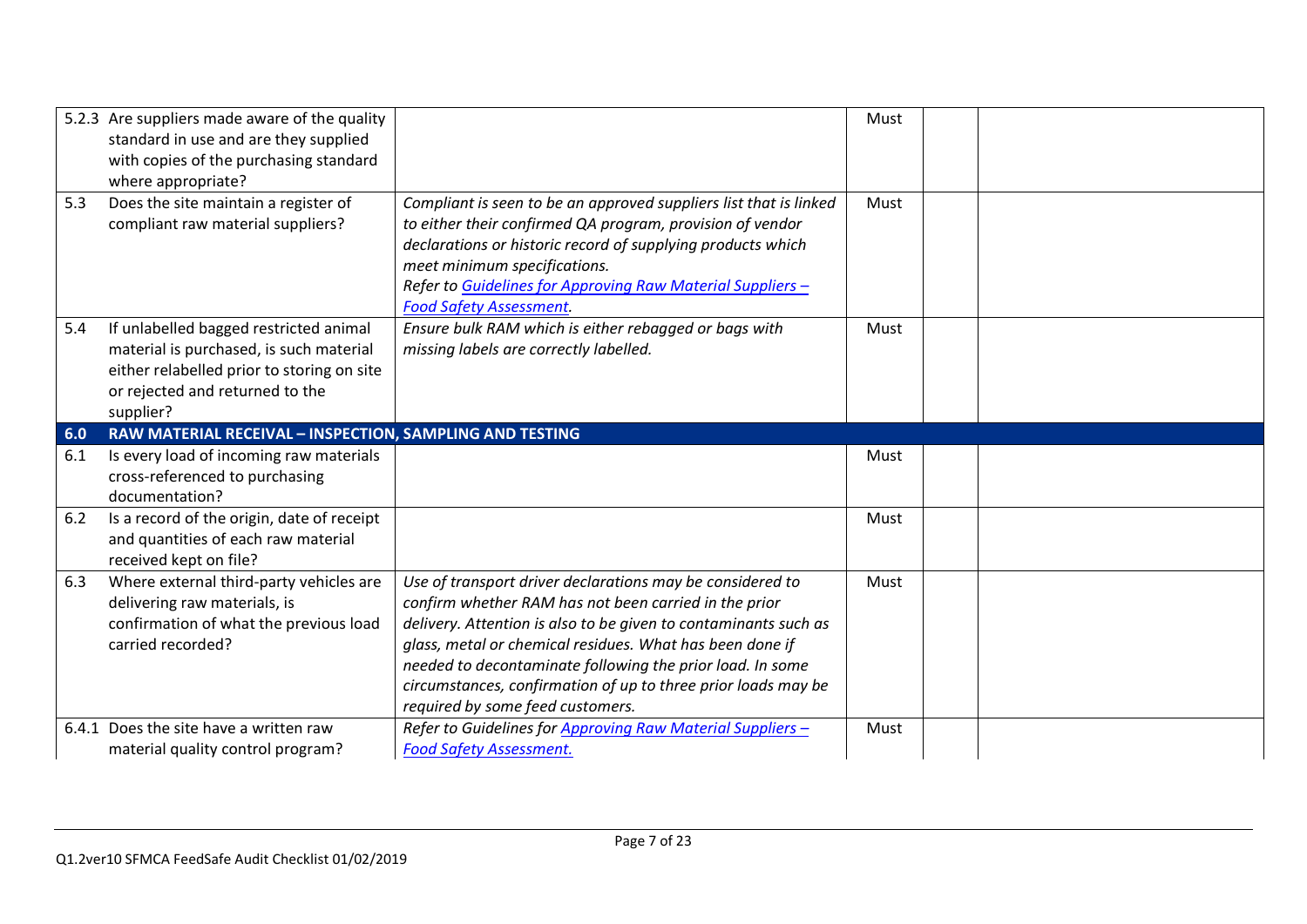| 6.4.2 Does this program call for raw materials<br>to be sampled and tested to ensure<br>they comply with purchase contract<br>and standard specifications? | The Risk Assessment Plan in 1.2 should define the risks and<br>raw materials requiring sampling and testing.                                                                                                                                                                                                                                                                                                                                                                                                  | Must |  |
|------------------------------------------------------------------------------------------------------------------------------------------------------------|---------------------------------------------------------------------------------------------------------------------------------------------------------------------------------------------------------------------------------------------------------------------------------------------------------------------------------------------------------------------------------------------------------------------------------------------------------------------------------------------------------------|------|--|
| 6.4.3 Are suitably trained and experienced<br>employees assigned the task of<br>receiving raw materials?                                                   | Staff need to be competent in the task.                                                                                                                                                                                                                                                                                                                                                                                                                                                                       | Must |  |
| 6.4.4 Are they authorised to accept or reject<br>raw material deliveries?                                                                                  | Need to identify who is authorised to accept or reject raw<br>materials outside specification.                                                                                                                                                                                                                                                                                                                                                                                                                | Must |  |
| 6.4.5 Are appropriate tests conducted when<br>receiving raw materials (grains, soft<br>meals, liquids, packaged materials)?                                | Appropriate with respect to whether they meet purchase<br>specification, this including visual inspection, sampling and<br>testing. The testing needs to be linked to the food safety risk<br>assessment (1.1) and defined critical control points (1.2).                                                                                                                                                                                                                                                     | Must |  |
| 6.4.6 Are retention samples of bulk raw<br>materials taken and retained for at<br>least three months?                                                      | Hazard risk assessment, as per Section 1, needs to identify bulk<br>raw materials where sampling, testing and retention is<br>required. This may also define bulk raw materials which do<br>not require sample retention based on supplier history,<br>supplier QA accreditation and provision of lab. assay test<br>results.<br>The three-month retention period is a minimum, for some<br>higher risk raw materials retention for a minimum 6 months<br>may be required to assist in any potential recalls. | Must |  |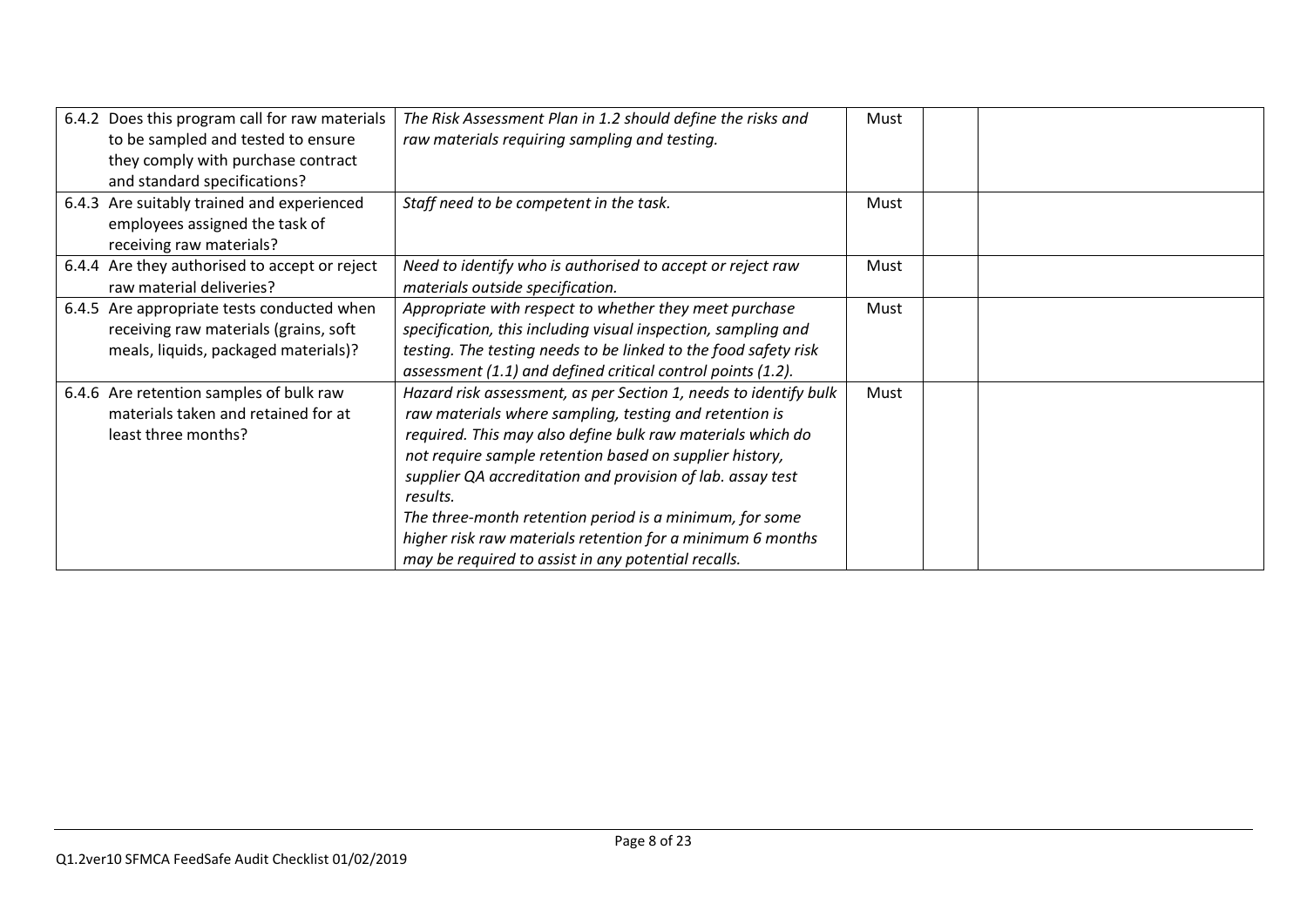|     | 6.4.7 Are retention samples of packaged raw                                      | Hazard risk assessment, as per Section 1, needs to identify      | Must |  |
|-----|----------------------------------------------------------------------------------|------------------------------------------------------------------|------|--|
|     | materials taken and retained for at                                              | packaged raw materials where raw material sampling, testing      |      |  |
|     | least three months?                                                              | and retention is required.                                       |      |  |
|     |                                                                                  | Emphasis is to be given to bagged protein meals and raw          |      |  |
|     |                                                                                  | materials that may vary with delivery and imported               |      |  |
|     |                                                                                  | ingredients potentially subject to chemical residues,            |      |  |
|     |                                                                                  | It is acceptable to not store samples on site where the supplier |      |  |
|     |                                                                                  | has provided written assurance that they have retained           |      |  |
|     |                                                                                  | samples of all products supplied e.g. some premix suppliers      |      |  |
|     |                                                                                  | provide this sample retention service.                           |      |  |
|     |                                                                                  | The three-month retention period is a minimum, for some          |      |  |
|     |                                                                                  | higher risk raw materials retention for a minimum 6 months       |      |  |
|     |                                                                                  | may be required to assist in any potential recalls.              |      |  |
|     | 6.4.8 Are retention samples identified or                                        |                                                                  | Must |  |
|     | labelled to allow trace back to                                                  |                                                                  |      |  |
|     | individual deliveries?                                                           |                                                                  |      |  |
|     | 6.4.9 Are all received packaged raw materials                                    |                                                                  | Must |  |
|     | adequately labelled (including ruminant                                          |                                                                  |      |  |
|     | feed warning statement) and in sound                                             |                                                                  |      |  |
|     | condition when received?                                                         |                                                                  |      |  |
|     | 6.4.10 Are labelling and packaging materials<br>assessed for quality before use? | Reference to the provision of RAM labelling requirement.         | Must |  |
| 6.5 | Are raw materials found to be outside                                            | Confirm who is authorised to deal with this issue.               | Must |  |
|     | specification clearly identified and                                             |                                                                  |      |  |
|     | appropriately dealt with by authorised                                           |                                                                  |      |  |
|     | personnel?                                                                       |                                                                  |      |  |
| 7.0 | <b>RAW MATERIAL - STORAGE</b>                                                    |                                                                  |      |  |
| 7.1 | Are storage areas designed and                                                   |                                                                  | Must |  |
|     | maintained to prevent damage to,                                                 |                                                                  |      |  |
|     | contamination, unintended mixing, or                                             |                                                                  |      |  |
|     | spoilage of ingredients and packaging                                            |                                                                  |      |  |
|     | materials?                                                                       |                                                                  |      |  |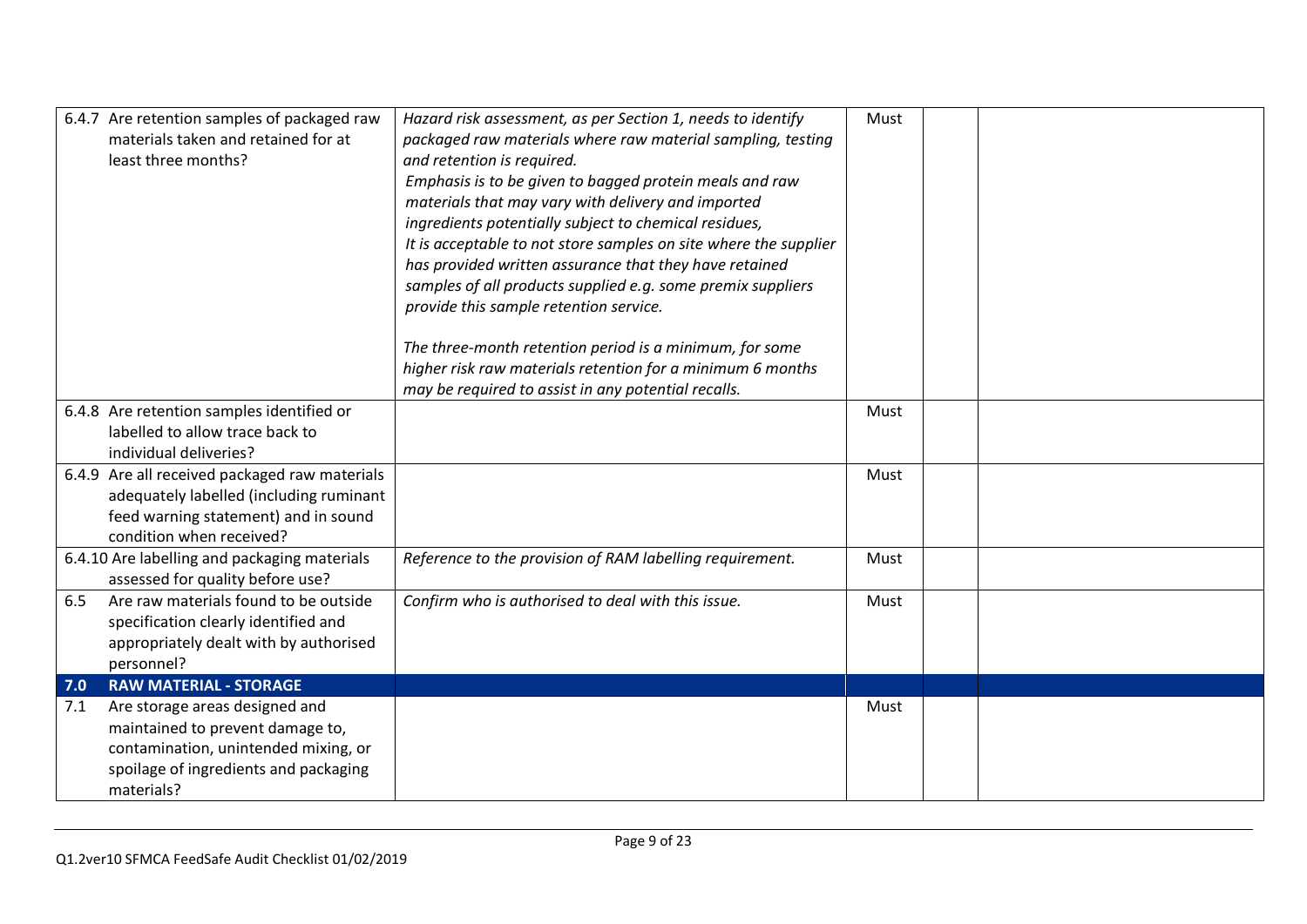|     | 7.2.1 Are storage bins, silos, tanks and<br>storage areas clearly identified with<br>labels or numbers?                                                 |                                                                                                                                                                                                         | Must |  |
|-----|---------------------------------------------------------------------------------------------------------------------------------------------------------|---------------------------------------------------------------------------------------------------------------------------------------------------------------------------------------------------------|------|--|
|     | 7.2.2 Is there written documentation of<br>contents within storage facilities?                                                                          | The written documentation can be on a silo layout sheet, silo<br>chart, whiteboard or computer program system.                                                                                          | Must |  |
| 7.3 | Is there an inspection and maintenance<br>program for storage silos, bins, tanks<br>and sheds which prevents raw material<br>quality being compromised? | Silos and storage areas are checked either during stock take,<br>preventative maintenance or some other defined event.                                                                                  | Must |  |
|     | 7.4.1 Are all packaged raw materials stored<br>adequately, allowing separation of<br>different raw materials?                                           | Reference to higher risk raw materials as identified in 1.1 risk<br>assessment                                                                                                                          | Must |  |
|     | 7.4.2 Is a documented first in first out stock<br>rotation in practice?                                                                                 |                                                                                                                                                                                                         | Must |  |
|     | 7.5.1 Are storage areas clean and tidy and<br>have steps been taken to minimise<br>vermin and bird presence?                                            | Refer to the SFMCA document Feed Mill Hygiene Guide and<br>FeedSafe Mill Hygiene Training Module.                                                                                                       | Must |  |
|     | 7.5.2 Is RAM stored in designated bins or<br>storage areas?                                                                                             | Importance relates to feed mills manufacturing ruminant<br>feeds and also storing or using RAM on site.                                                                                                 | Must |  |
|     | 7.6.1 Are feed additive and medications<br>clearly identified and stored in<br>accordance with labels and<br>regulations?                               |                                                                                                                                                                                                         | Must |  |
|     | 7.6.2 Is this area adequately secure to<br>prevent cross contamination or<br>inappropriate handling?                                                    |                                                                                                                                                                                                         | Must |  |
|     | 7.6.3 Are S4 medications kept in a locked<br>secure area?                                                                                               | May be unlocked during working hours, there however needs<br>to be demonstrated security controls for outside working<br>hours. S4 use remains subject to relevant State licence control<br>conditions. | Must |  |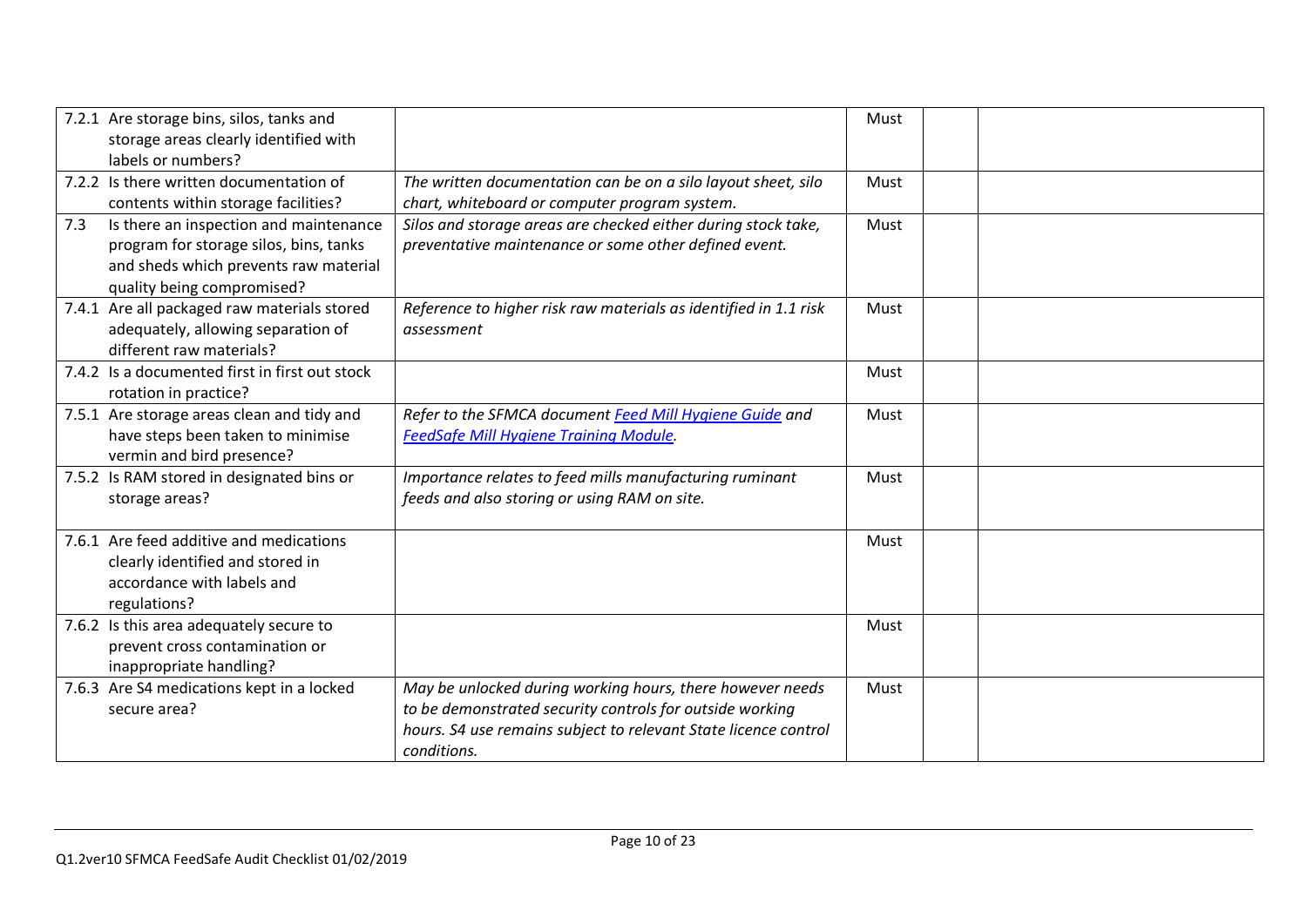| 7.7.1 Are chemical treatments (e.g.<br>fumigants, pesticides) applied as per<br>label instructions to stored raw<br>materials?                                                                                                        | There needs to be a system that records chemical treatment<br>use. Verify through record inspection.                                                                                                                                                        | Must   |  |
|---------------------------------------------------------------------------------------------------------------------------------------------------------------------------------------------------------------------------------------|-------------------------------------------------------------------------------------------------------------------------------------------------------------------------------------------------------------------------------------------------------------|--------|--|
| 7.7.2 Are the personnel who apply these<br>chemicals trained and experienced in<br>their use?                                                                                                                                         | Identify in training records for staff or service supplier advice.                                                                                                                                                                                          | Must   |  |
| 8.0                                                                                                                                                                                                                                   | PRODUCTS/AGENTS NOT FOR INCORPORATION IN FEED - STORAGE, HANDLING AND USE                                                                                                                                                                                   |        |  |
| 8.1.1 Are hazardous materials such as baits<br>for pest control, boiler water<br>treatment, fuel and cleaning agents<br>stored securely away from ingredient<br>handling areas to ensure that mistaken<br>use in feed does not occur? |                                                                                                                                                                                                                                                             | Must   |  |
| 8.1.2 Are such materials stored close to the<br>point of intended use where relevant?                                                                                                                                                 | Hazardous materials need to be assessed with respect to safe<br>storage location. E.g. baits ideally are stored removed from<br>the milling area; boiler chemicals are stored within the boiler<br>area. This needs to be identified in 1.1 risk assessment | Should |  |
| Are all pest control chemicals used by<br>8.2<br>suitably trained personnel and<br>registered for such use?                                                                                                                           | Identify in training records for staff or service supplier advice.                                                                                                                                                                                          | Must   |  |
| 8.3.1 Are cleaning agents stored in a secure<br>storage area and their use controlled?                                                                                                                                                | This relates to cleaning agents used in the feed manufacturing<br>buildings. It does not relate to kitchen, lunchroom or other<br>non-feed manufacturing buildings.                                                                                         | Must   |  |
| 8.3.2 Is there a record of what cleaning agents<br>are kept on site?                                                                                                                                                                  | This relates to cleaning agents used in the feed manufacturing<br>buildings. It does not relate to kitchen, lunchroom or other<br>non-feed manufacturing buildings.                                                                                         | Should |  |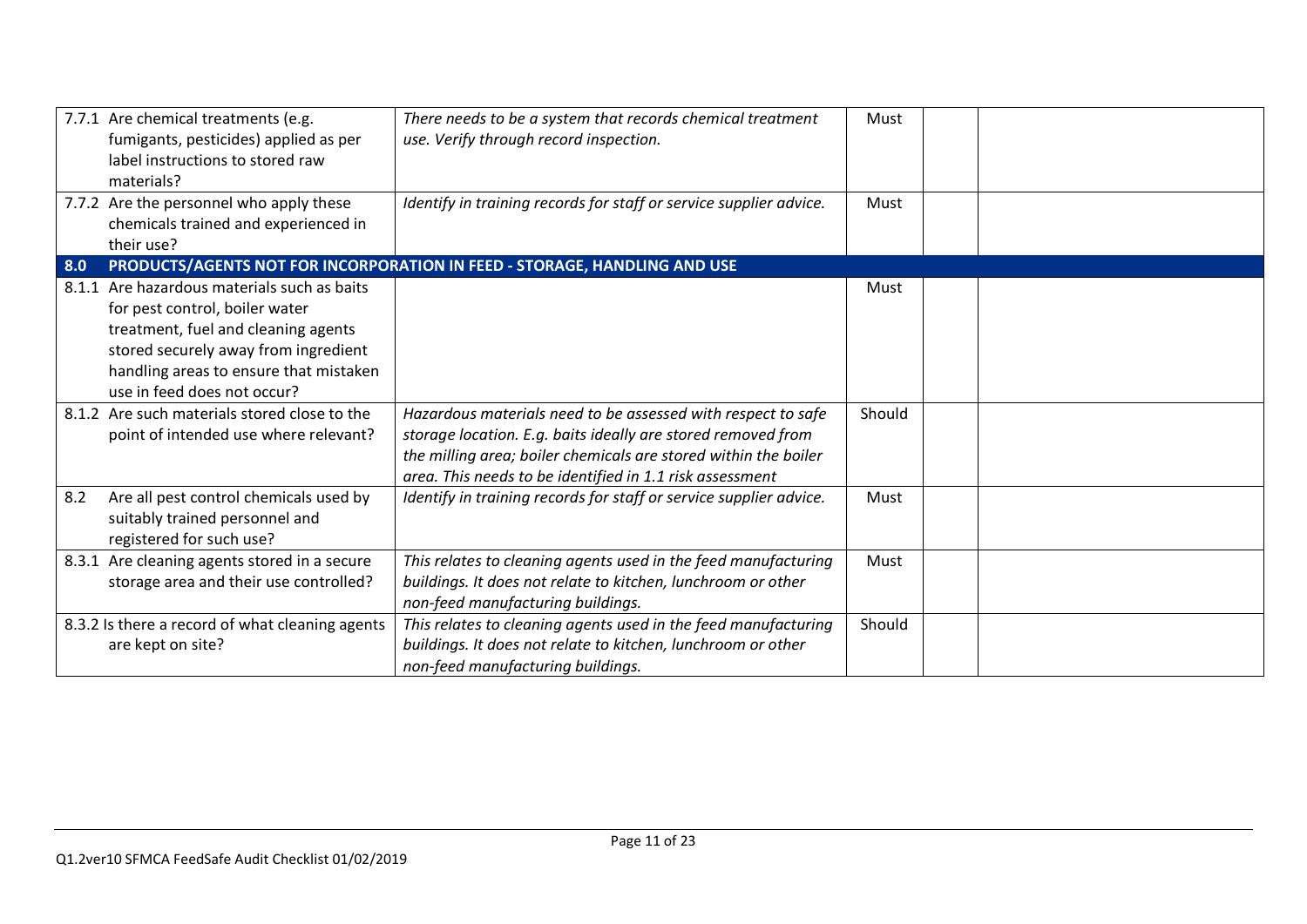| 8.4 | Is there a written inventory control              | Inventory control is for all chemicals used within or located at | Must  |  |
|-----|---------------------------------------------------|------------------------------------------------------------------|-------|--|
|     | system for all non-raw material                   | the feed mill. Examples are grain treatment chemicals and        |       |  |
|     | chemicals used on site?                           | rodent control? Where other non-feed milling activities take     |       |  |
|     |                                                   | place on the site and these are physically separated from the    |       |  |
|     |                                                   | feed milling operations, they are outside the scope of FeedSafe  |       |  |
|     |                                                   | e.g. chemicals used in vehicle maintenance are not included in   |       |  |
|     |                                                   | the inventory where they are stored and used in buildings        |       |  |
|     |                                                   | separate from the feed mill. Inventory control does not relate   |       |  |
|     |                                                   | to lunchrooms, amenities or other non-feed milling buildings.    |       |  |
| 8.5 | Are all non-ingredient materials                  | Emphasis placed on chemicals which are either toxic to           | Must  |  |
|     | managed to ensure they are not                    | livestock or may result in chemical residues if unintentionally  |       |  |
|     | mistakenly incorporated into                      | included within stock feed.                                      |       |  |
|     | stockfeed?                                        |                                                                  |       |  |
| 9.0 | <b>FORMULATION AND MANUFACTURING INSTRUCTIONS</b> |                                                                  |       |  |
|     | 9.1.1 Is there a written formulation master       | Either in hard copy or electronic form.                          | Must  |  |
|     | file, with a record of the dates of use           |                                                                  |       |  |
|     | and version numbers?                              |                                                                  |       |  |
|     | 9.1.2 Is this master file maintained by an        | Confirm who is on the authorised person list and their           | Must  |  |
|     | authorised person?                                | experience or qualifications.                                    |       |  |
|     | 9.2.1 Do formulas in use provide the              |                                                                  | Must  |  |
|     | following information?                            |                                                                  | (A  ) |  |
|     | • the name and unique identity code               |                                                                  |       |  |
|     | of the product.                                   |                                                                  |       |  |
|     | an indication as to the animal type               |                                                                  |       |  |
|     | for which the product is intended to              |                                                                  |       |  |
|     | be fed.                                           |                                                                  |       |  |
|     | the precise quantity of each raw<br>$\bullet$     |                                                                  |       |  |
|     | material and, where appropriate,                  |                                                                  |       |  |
|     | the location of the bin or bags of                |                                                                  |       |  |
|     | that raw material?                                |                                                                  |       |  |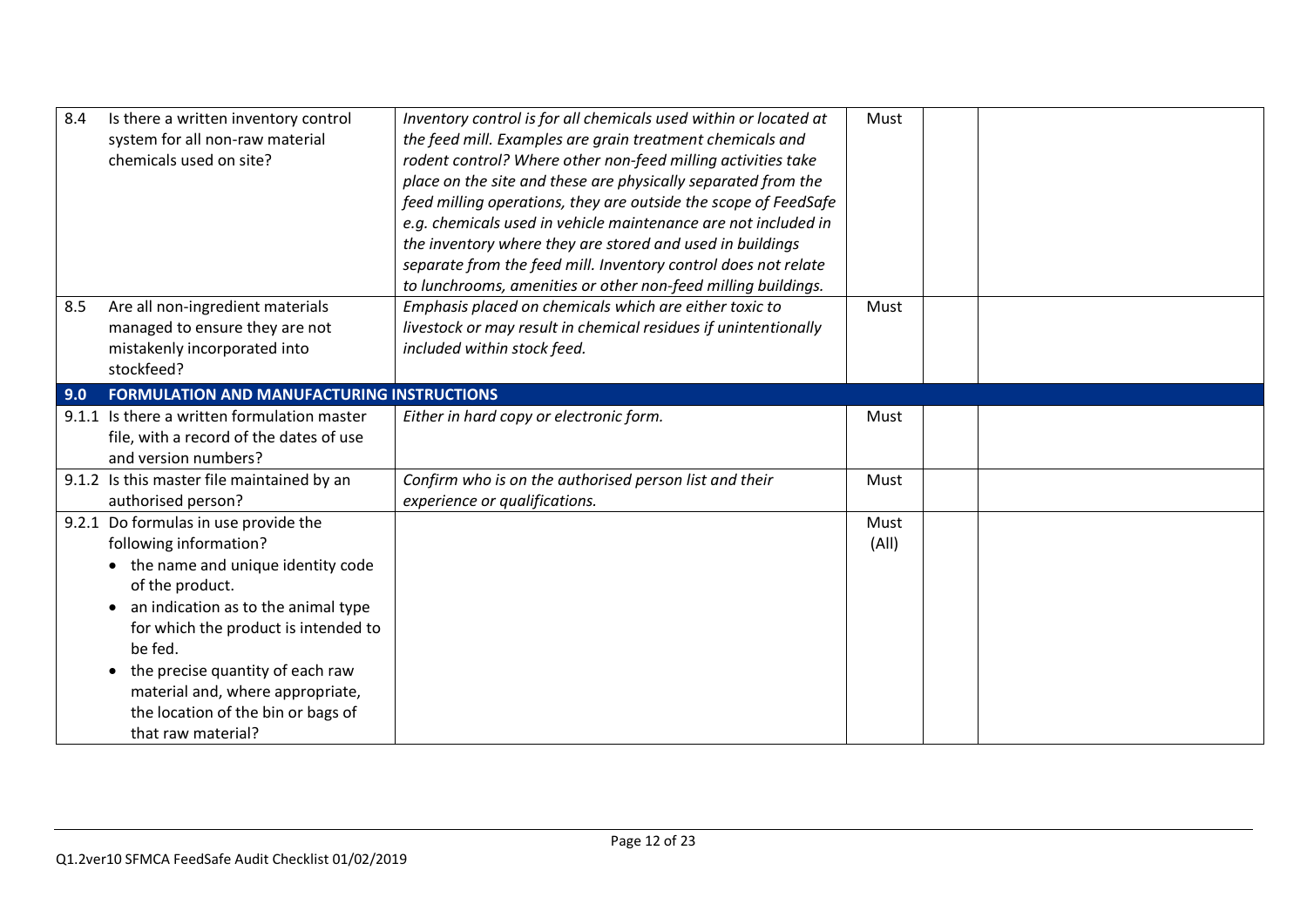|     | 9.2.2 In mills where restricted animal<br>material is used and ruminant feed is<br>also manufactured, is there a system to<br>identify formulations contain restricted<br>animal material and is unsuitable for<br>ruminant feeding? | Confirm that the identification is recognised by manufacturing<br>staff producing feed.                                                                                                                                                                                                                                                                            | Must |  |
|-----|--------------------------------------------------------------------------------------------------------------------------------------------------------------------------------------------------------------------------------------|--------------------------------------------------------------------------------------------------------------------------------------------------------------------------------------------------------------------------------------------------------------------------------------------------------------------------------------------------------------------|------|--|
|     | 9.3.1 When formulations are modified,<br>including raw material substitutions,<br>does an authorised person make such<br>modifications?                                                                                              | Confirm who is authorised and their experience or<br>qualifications.                                                                                                                                                                                                                                                                                               | Must |  |
|     | 9.3.2 Is there a system to document<br>formulation changes when they are<br>made?                                                                                                                                                    |                                                                                                                                                                                                                                                                                                                                                                    | Must |  |
|     | 9.4.1 Is there a written procedure adopted to<br>prevent cross contamination of feeds<br>with incompatible feed ingredients and<br>medications?                                                                                      | Refer to the SFMCA document Guidelines Preventing<br>Contamination with Restricted Feed Ingredients and<br>Guidelines in How to Verify Cross Transference Controls.                                                                                                                                                                                                | Must |  |
|     | 9.4.2 Have these procedures been verified<br>through inspection, sampling and<br>testing?                                                                                                                                            | Manufacturers must meet the maximum carry-over of certain<br>coccidiostats as per (EU) No 574/2011, refer Guidelines in How<br>to Verify Cross Transference Controls.                                                                                                                                                                                              | Must |  |
| 9.5 | Are precautions taken to prevent cross<br>contamination of subsequent mixes;<br>this may include records of flushing,<br>sequencing and cleaning?                                                                                    | Evidence of documented records such as production sheets.                                                                                                                                                                                                                                                                                                          | Must |  |
| 9.6 | Is there a procedure for labeling,<br>storage and handling of reworks and<br>returns?                                                                                                                                                | Refer to Returns, Reworks and Waste Guidelines.                                                                                                                                                                                                                                                                                                                    | Must |  |
|     | 9.6.1 Is there identification and disposal of<br>classified waste products and are these<br>labelled and segregated from raw<br>materials and finished products?                                                                     | The intent is to prevent contamination of feed through the<br>incorrect re-use of waste or other products. This does not stop<br>the re-use of feed as long as it is done in a controlled manner.<br>Audit focus should be placed on reviewing procedures in place<br>to prevent RAM inclusion in ruminant feed and medication<br>contamination via use of rework. | Must |  |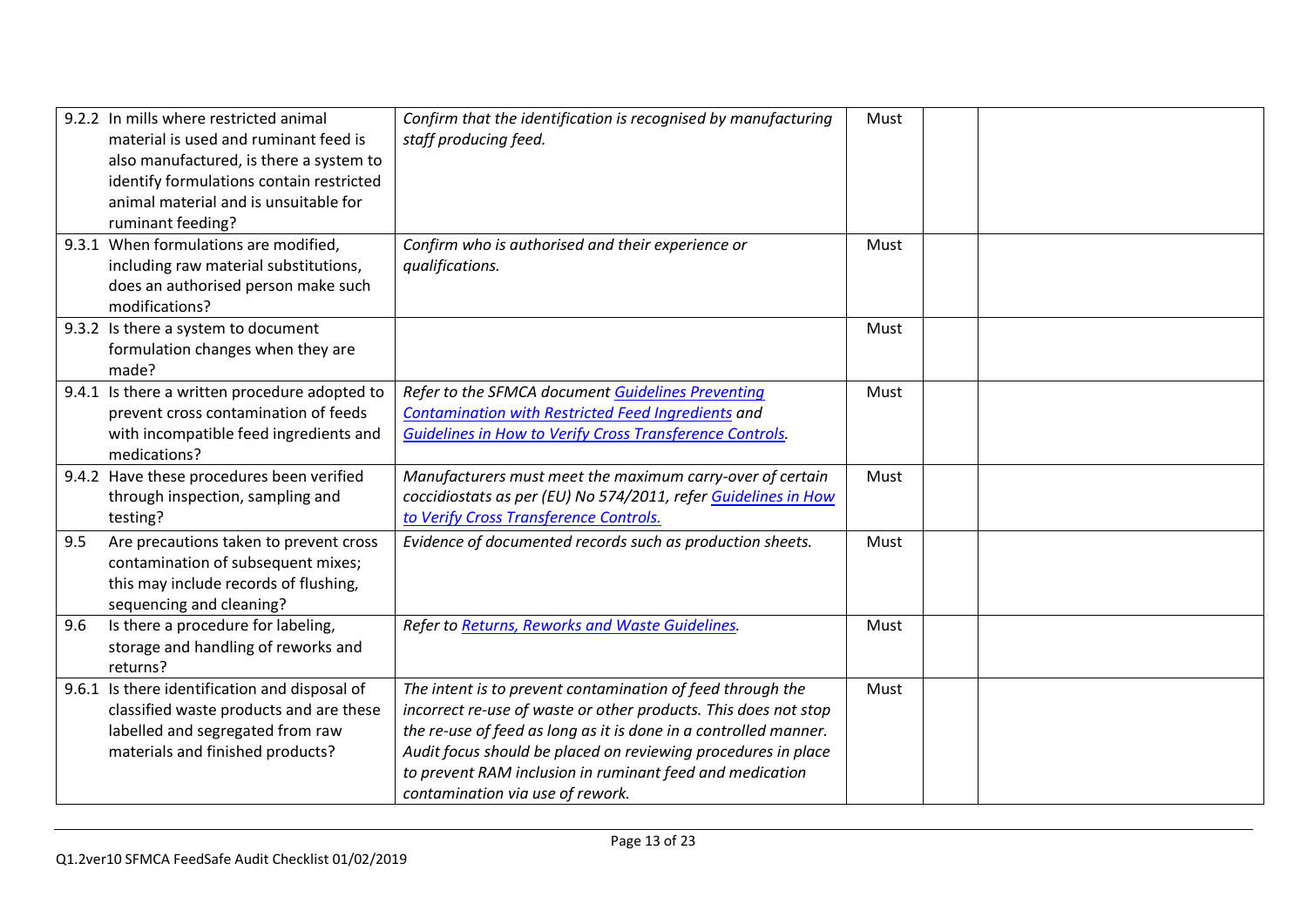| 9.6.2 Are reworks and returns appropriately                                     |                                                               | Must   |  |
|---------------------------------------------------------------------------------|---------------------------------------------------------------|--------|--|
| labelled and segregated?<br>9.6.3 Are reworks and returns containing            |                                                               | Must   |  |
| RAM or assumed to contain RAM                                                   |                                                               |        |  |
|                                                                                 |                                                               |        |  |
| clearly identified as such and are only<br>reprocessed into non-ruminant feeds? |                                                               |        |  |
|                                                                                 |                                                               |        |  |
| 9.6.4 Is there approval for reworks release                                     |                                                               | Must   |  |
| and reformulation by an authorised                                              |                                                               |        |  |
| person?                                                                         |                                                               |        |  |
| 9.6.5 Is there a documented procedure for                                       | Confirm who is authorised and their experience or             | Must   |  |
| treatment of returns and reformulation                                          | qualifications.                                               |        |  |
| into feed?                                                                      | Refer to Returns, Reworks and Waste Guidelines.               |        |  |
| <b>10. PRODUCTION</b>                                                           |                                                               |        |  |
| 10.1.1 Are there written work instructions for                                  | Work instructions need to include relevant responsibility for | Must   |  |
| the critical manufacturing process jobs?                                        | feed safety critical control points as per clause 1.2.        |        |  |
| 10.1.2 Is there a record of what is                                             |                                                               | Must   |  |
| manufactured and is this also used to                                           |                                                               |        |  |
| confirm any departure from the                                                  |                                                               |        |  |
| defined production procedure?                                                   |                                                               |        |  |
| 10.1.3 Are work instructions and                                                |                                                               | Should |  |
| manufacturing procedures regularly                                              |                                                               |        |  |
| reviewed to ensure they remain                                                  |                                                               |        |  |
| effective?                                                                      |                                                               |        |  |
| 10.2.1 Are veterinary chemical products in                                      |                                                               | Must   |  |
| use registered by the APVMA?                                                    |                                                               |        |  |
| 10.2.2 Are veterinary chemical products used                                    |                                                               | Must   |  |
| according to label instructions or                                              |                                                               |        |  |
| veterinary prescription?                                                        |                                                               |        |  |
| 10.3 Are veterinary chemical instructions                                       |                                                               | Must   |  |
| (prescriptions) provided by                                                     |                                                               |        |  |
| veterinarians kept on record?                                                   |                                                               |        |  |
| 10.4 Are feed batching records kept which                                       |                                                               | Must   |  |
| confirm that feed was manufactured                                              |                                                               |        |  |
| according to formulation?                                                       |                                                               |        |  |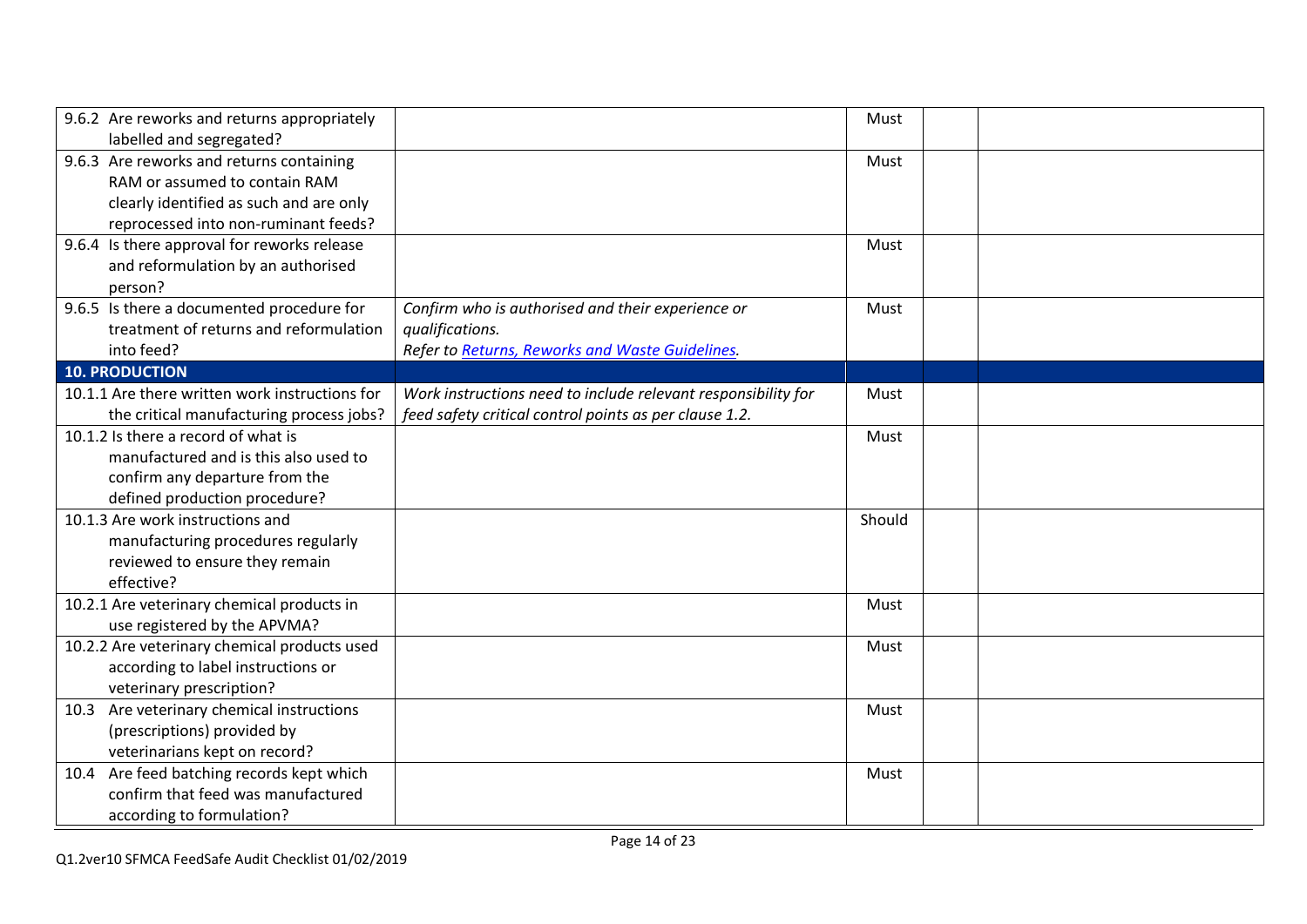| 10.5 Are there defined raw material<br>weighing tolerances and are these<br>monitored?                                                                                                          | For example refer to equipment supplier specifications.                                                                                                                                                                              | Must |  |
|-------------------------------------------------------------------------------------------------------------------------------------------------------------------------------------------------|--------------------------------------------------------------------------------------------------------------------------------------------------------------------------------------------------------------------------------------|------|--|
| 10.6 Are there records confirming the mixer<br>has been tested for mixing efficiency in<br>the last 12 months?                                                                                  | The intent is to have mixers that achieve a homogenous<br>finished product. Regular mixer efficiency testing should be<br>conducted, preferred 6 monthly check. Refer to Feed Mixer<br><b>Efficiency Testing Guidelines.</b>         | Must |  |
| 10.7 Are production and batching records<br>kept and retained for at least twelve<br>months?                                                                                                    | Longer time periods for medication use records may be<br>required in some States.                                                                                                                                                    | Must |  |
| 10.8.1 Are out-loading and packaging<br>systems, including all fixed or mobile<br>silos, bins and tanks, designed and<br>operated to maintain separation and<br>integrity of finished products? |                                                                                                                                                                                                                                      | Must |  |
| 10.8.2 Are bins identified by labelling or<br>numbering systems?                                                                                                                                |                                                                                                                                                                                                                                      | Must |  |
| 10.8.3 Are stored finished products clearly<br>identified by records of what is stored<br>in each silo, bin, tank or storage area?                                                              | This can either be on a record sheet, whiteboard or computer<br>screen.                                                                                                                                                              | Must |  |
| 10.8.4 Are storage silos, bins, tanks and sheds<br>adequately designed, cleaned and<br>maintained so that finished product<br>quality is not compromised?                                       | Refer to the SFMCA document Feed Mill Hygiene Guide and<br>FeedSafe Mill Hygiene Training Module.                                                                                                                                    | Must |  |
| 10.9 Are clearly labelled samples taken of all<br>finished product bulk loads and<br>packaged product runs, and retained<br>for at least three months?                                          | Preference is for a longer period, min. 6 months, in case of<br>food safety incidents and required traceability.                                                                                                                     | Must |  |
| 10.10 Is the person who performs the on-site<br>functions of production<br>manager/supervisor appropriately<br>trained?                                                                         | Either through industry training qualification (refer <b>SFMCA</b><br>Advanced Feed Mill Training Course) and/or work experience<br>supported through on-site training. They need to be<br>competent to perform the duties required. | Must |  |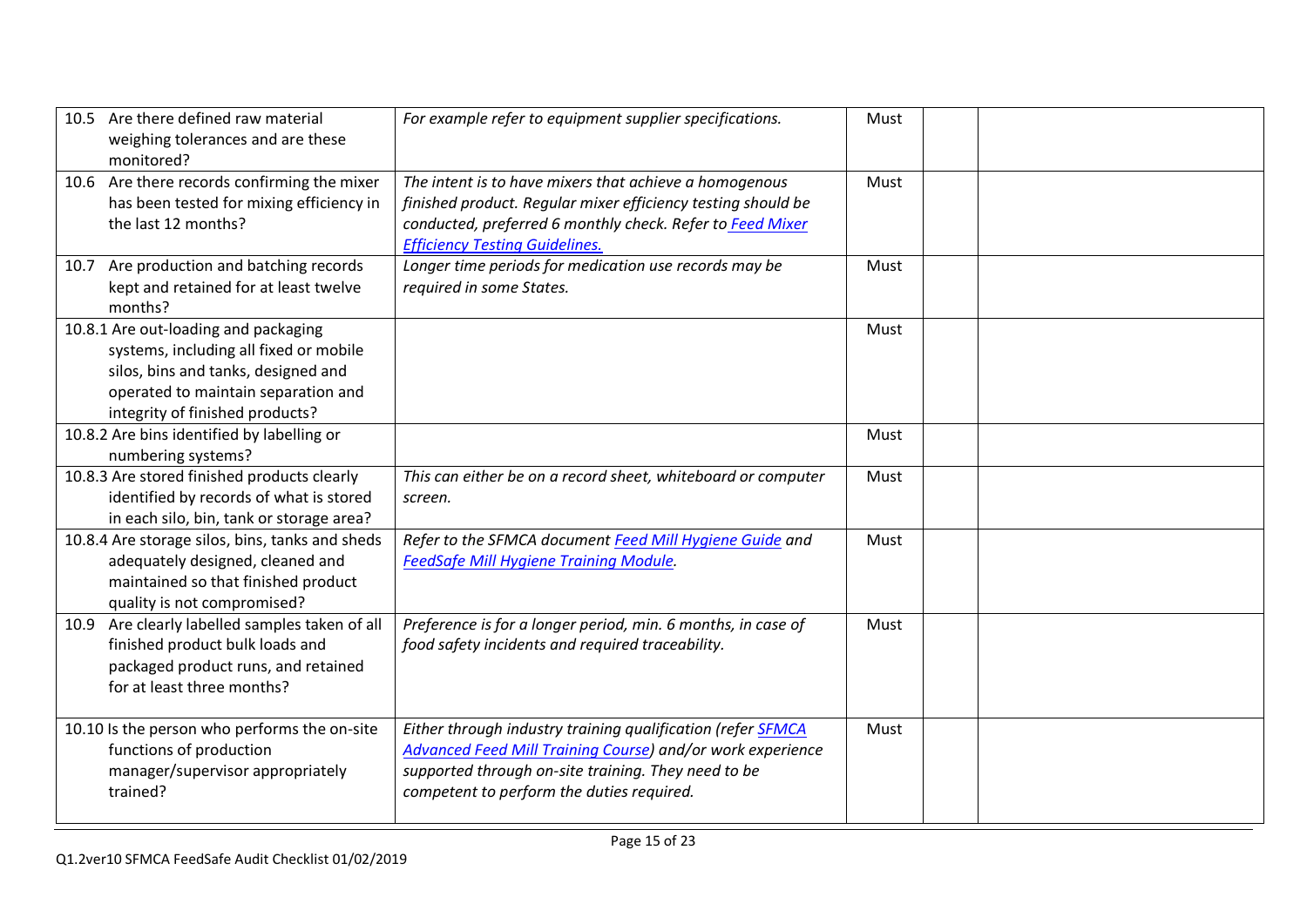| 11.0 LABELLING AND STORAGE OF BAGGED PRODUCT                                                                                                                    |                                                                                                                                                                                                                                                                                            |      |  |
|-----------------------------------------------------------------------------------------------------------------------------------------------------------------|--------------------------------------------------------------------------------------------------------------------------------------------------------------------------------------------------------------------------------------------------------------------------------------------|------|--|
| 11.1 Are bagged finished products correctly<br>packaged and labelled at the time of<br>bagging?                                                                 |                                                                                                                                                                                                                                                                                            | Must |  |
| 11.2 Are there defined finished product<br>weighing tolerances and are these<br>monitored?                                                                      | Bag check weighing needs to ensure correct nett weights<br>achieved. Refer NMI Guidelines on Check Weighing Products                                                                                                                                                                       | Must |  |
| 11.3 Do bag labels in use meet regulatory<br>requirements, with specific reference<br>to the restricted animal feeding ban?                                     | Refer to the SFMCA document Guidelines Preventing<br><b>Contamination with Restricted Feed Ingredients.</b><br>There needs to be a system of approving bag artwork prior to<br>printing and after receiving new bags and tags to ensure all<br>bags and tags meet regulatory requirements. | Must |  |
| 11.4 Is there a system to define how to set<br>use by date periods for finished<br>products?                                                                    | Refer to <b>SFMCA Use by Date Guidelines</b>                                                                                                                                                                                                                                               | Must |  |
| 11.5 Is there a system of checking pallets<br>prior to use to ensure they are in a<br>clean and good physical condition and<br>do not damage packaged products? |                                                                                                                                                                                                                                                                                            | Must |  |
| 11.6 Are bagged products stored in a<br>manner that does not cause product<br>damage and enables clear<br>identification?                                       |                                                                                                                                                                                                                                                                                            | Must |  |
| 11.7 Are broken or damaged bags of finished<br>product segregated and dealt with to<br>ensure they are not supplied to clients?                                 |                                                                                                                                                                                                                                                                                            | Must |  |
| 12.0 LABELLING OF PRODUCT SOLD IN BULK                                                                                                                          |                                                                                                                                                                                                                                                                                            |      |  |
| 12.1 Does bulk delivery and/or invoice<br>documentation meet regulatory<br>requirements, with specific reference<br>to the restricted animal feeding ban?       | Refer to the SFMCA document Guidelines Preventing<br><b>Contamination with Restricted Feed Ingredients.</b>                                                                                                                                                                                | Must |  |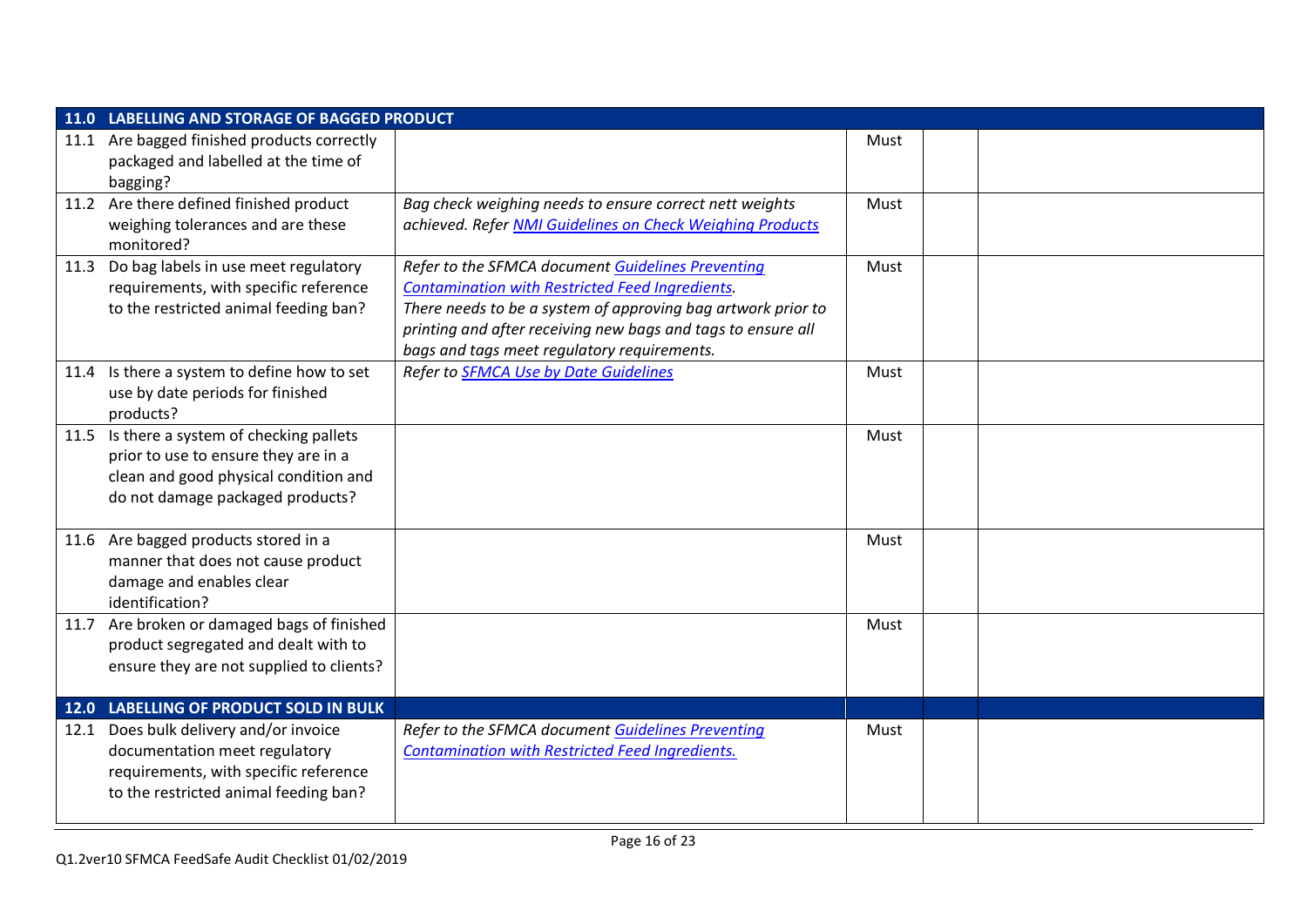| 13.0 LOADING, TRANSPORT AND DELIVERY             |                                                              |      |  |
|--------------------------------------------------|--------------------------------------------------------------|------|--|
| 13.1 Are there loading and delivery              | Delivery vehicle emphasis is on the trailer carrying feed.   | Must |  |
| procedures for bulk and bagged                   | <b>Refer to Bulk Transport Code of Practice</b>              |      |  |
| products which ensures loading of                |                                                              |      |  |
| delivery vehicles with the correct               |                                                              |      |  |
| product, without risk of damage,                 |                                                              |      |  |
| unintended mixing or contamination?              |                                                              |      |  |
| 13.2.1 Is there a formal system of allocating    |                                                              | Must |  |
| finished product orders to out-loading           |                                                              |      |  |
| bins and delivery vehicles?                      |                                                              |      |  |
| 13.2.2 Are all out-loading bins, transport       |                                                              | Must |  |
| vehicles and their compartments                  |                                                              |      |  |
| clearly identified through a labeling or         |                                                              |      |  |
| numbering system?                                |                                                              |      |  |
| 13.2.3 Are bulk vehicles which have carried      |                                                              | Must |  |
| feed containing restricted animal                |                                                              |      |  |
| materials cleaned prior to loading               |                                                              |      |  |
| ruminant feeds?                                  |                                                              |      |  |
| 13.2.4. Are delivery vehicles inspected prior    | Emphasis on RAM and medicated feeds and out-loading bins     | Must |  |
| to loading to ensure they do not                 | and vehicles where the next load is a non-medicated feed.    |      |  |
| contain feed residues which can                  |                                                              |      |  |
| contaminate subsequent deliveries? If            |                                                              |      |  |
| residues are found are cleaning                  |                                                              |      |  |
| procedures in place?                             |                                                              |      |  |
| 13.2.5 Where external third-party vehicles are   | Use of transport driver declarations should be considered to | Must |  |
| loaded, is confirmation of what the              | confirm whether RAM has not been carried in the prior        |      |  |
| previous load carried obtained?                  | delivery. In some circumstances, confirmation of up to three |      |  |
|                                                  | prior loads may be required by some customers.               |      |  |
| 13.3.1 Are delivery vehicles kept in clean, well |                                                              | Must |  |
| maintained and roadworthy condition,             |                                                              |      |  |
| and designed such that feeds can be              |                                                              |      |  |
| kept dry and protected from                      |                                                              |      |  |
| contamination during transport and               |                                                              |      |  |
| delivery?                                        |                                                              |      |  |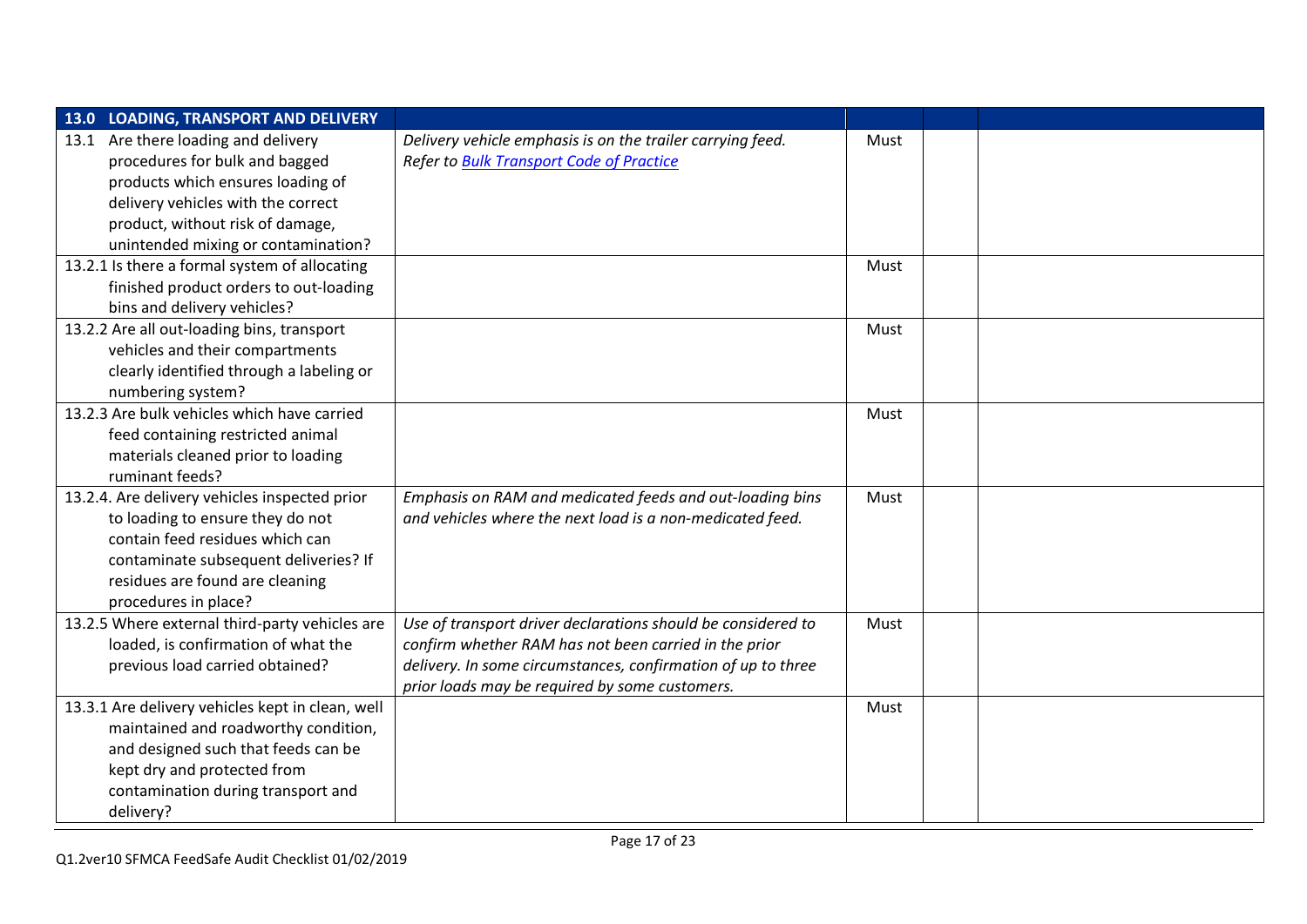| 13.3.2 Are bulk and bagged product transport    |                                                                    | Must   |  |
|-------------------------------------------------|--------------------------------------------------------------------|--------|--|
| vehicle loads covered during delivery?          |                                                                    |        |  |
| 13.3.3 Are documents provided to transport      |                                                                    | Must   |  |
| drivers to identity the feed products in        |                                                                    |        |  |
| a given load (by compartment as                 |                                                                    |        |  |
| applicable) and clear instructions as to        |                                                                    |        |  |
| the precise destination for delivery of         |                                                                    |        |  |
| each product?                                   |                                                                    |        |  |
| 13.3.4 If delivery vehicles are involved in any |                                                                    | Must   |  |
| incident (eg. accident) which could             |                                                                    |        |  |
| result in feed contamination, is there a        |                                                                    |        |  |
| system for reporting and determining            |                                                                    |        |  |
| the resulting actions regarding                 |                                                                    |        |  |
| subsequent product delivery, return or          |                                                                    |        |  |
| disposal?                                       |                                                                    |        |  |
| 13.4.1 Are feed clients reminded of their       | This can be in the form of a memo, newsletter and/or part of       | Should |  |
| responsibility to provide adequate, safe        | the customer delivery paperwork. Refer to <b>SFMCA Silo Safety</b> |        |  |
| and unobstructed facilities for                 | <b>Alert advice and Bulk Feed Farm Pre-Delivery Inspection</b>     |        |  |
| unloading, and the clear and visible            | <b>Guidelines</b>                                                  |        |  |
| identification of all their storage             |                                                                    |        |  |
| facilities (silos, bins, etc.)                  |                                                                    |        |  |
| 13.4.2 Are bulk feed products delivered into    | Drivers should be trained in delivery procedures and actions to    | Must   |  |
| correctly identified farm storage               | take if bulk silos are unacceptable, delivery instructions are     |        |  |
| facilities?                                     | inadequate, or feed will not fit into the designated silo.         |        |  |
| 13.4.3 Product is not unloaded into             | Need to have been include within delivery driver training.         | Must   |  |
| alternative facilities unless specifically      |                                                                    |        |  |
| permitted by the recipient and                  |                                                                    |        |  |
| documented?                                     |                                                                    |        |  |
| 13.4.4 Is any significant spillage reported to  | Procedures need to be linked to customer complaint                 | Must   |  |
| the mill site and the customer, and the         | management system.                                                 |        |  |
| spilt feed disposed of?                         |                                                                    |        |  |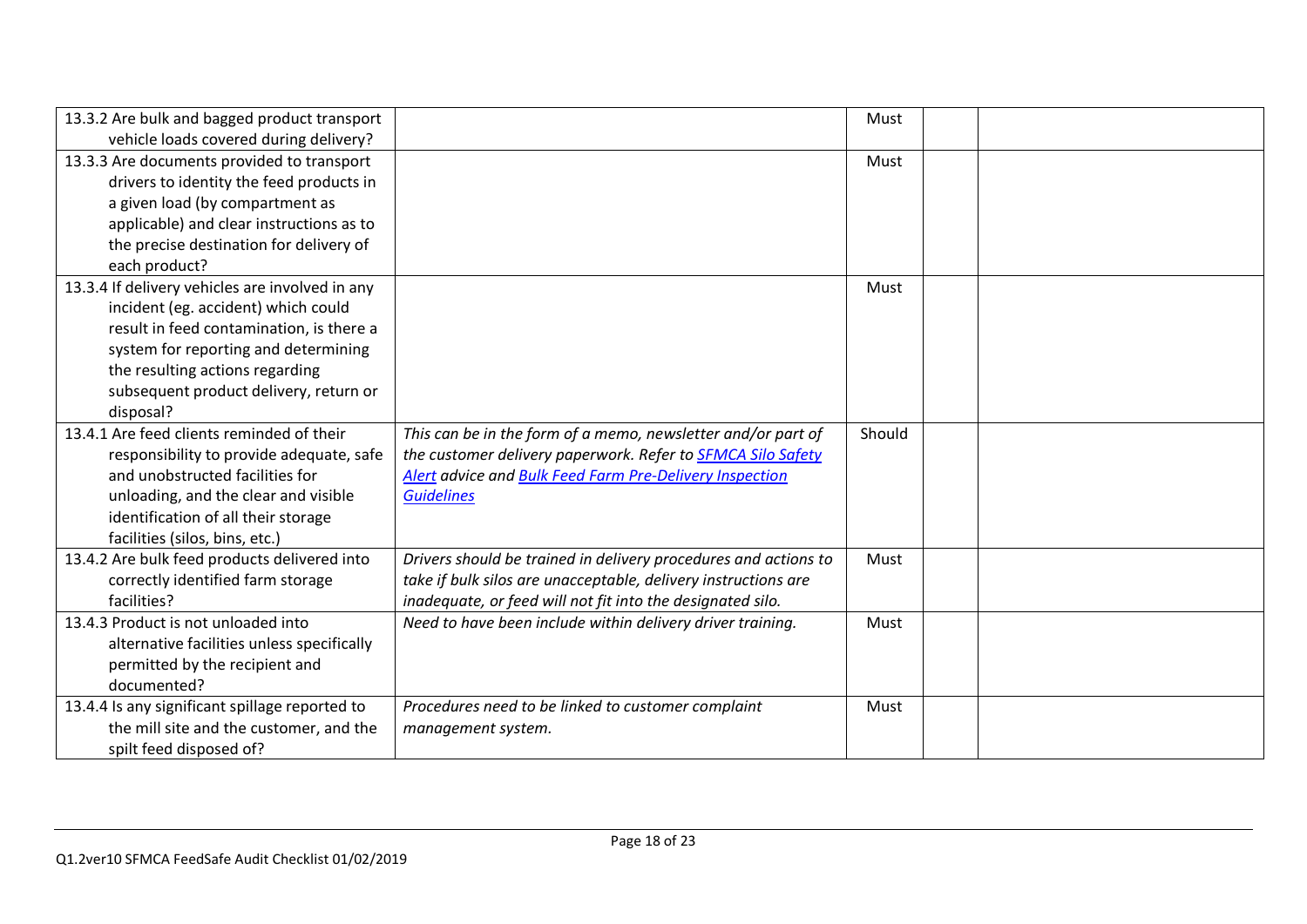| 13.4.5 Do drivers inspect truck compartments                  | Returned feed should be cross referenced to return           | Must |  |
|---------------------------------------------------------------|--------------------------------------------------------------|------|--|
| to ensure complete emptying and                               | weighbridge documentation.                                   |      |  |
| report/record instances of incomplete                         |                                                              |      |  |
| unloading?                                                    |                                                              |      |  |
| 13.4.6 Is there a system to co-ordinate                       |                                                              | Must |  |
| delivery vehicle movements in the                             |                                                              |      |  |
| event of a notifiable or emergency                            |                                                              |      |  |
| disease outbreak in the area within                           |                                                              |      |  |
| which feed is delivered?                                      |                                                              |      |  |
| 13.4.7 Are customer quarantine/biosecurity                    |                                                              | Must |  |
| measures known and adhered to by the                          |                                                              |      |  |
| mill and drivers?                                             |                                                              |      |  |
| 14.0 INSPECTION, SAMPLING AND TESTING AND VENDOR DECLARATIONS |                                                              |      |  |
| 14.1 Are relevant mill staff aware of the                     |                                                              | Must |  |
| requirement to allow access to state                          |                                                              |      |  |
| authorities to obtain samples for                             |                                                              |      |  |
| auditing of the BSE ruminant feed ban?                        |                                                              |      |  |
| 14.2.1 Is sampling of finished products                       |                                                              | Must |  |
| conducted so that samples are sealed,                         |                                                              |      |  |
| separated, labelled and retained to                           |                                                              |      |  |
| allow easy retrieval?                                         |                                                              |      |  |
| 14.2.2 Are feed samples stored in appropriate                 |                                                              | Must |  |
| conditions and can samples be easily                          |                                                              |      |  |
| retrieved?                                                    |                                                              |      |  |
| 14.3.1If samples are tested on site, are staff                | Staff are required to be competent in sampling and testing   | Must |  |
| responsible appropriately trained and                         | and a finished product testing procedure would assist this   |      |  |
| equipped?                                                     | process.                                                     |      |  |
| 14.3.2 Where samples are tested off site, is                  | The laboratory should reference a recognised methodology (eg | Must |  |
| this conducted at a reputable external                        | NATA) on the analysis report. Additionally, the laboratory   |      |  |
| laboratory?                                                   | must have a certified practitioner of their science.         |      |  |
| 14.4.1 Are inspection results and tests                       |                                                              | Must |  |
| assessed against documented                                   |                                                              |      |  |
| tolerance/standards and records                               |                                                              |      |  |
| maintained?                                                   |                                                              |      |  |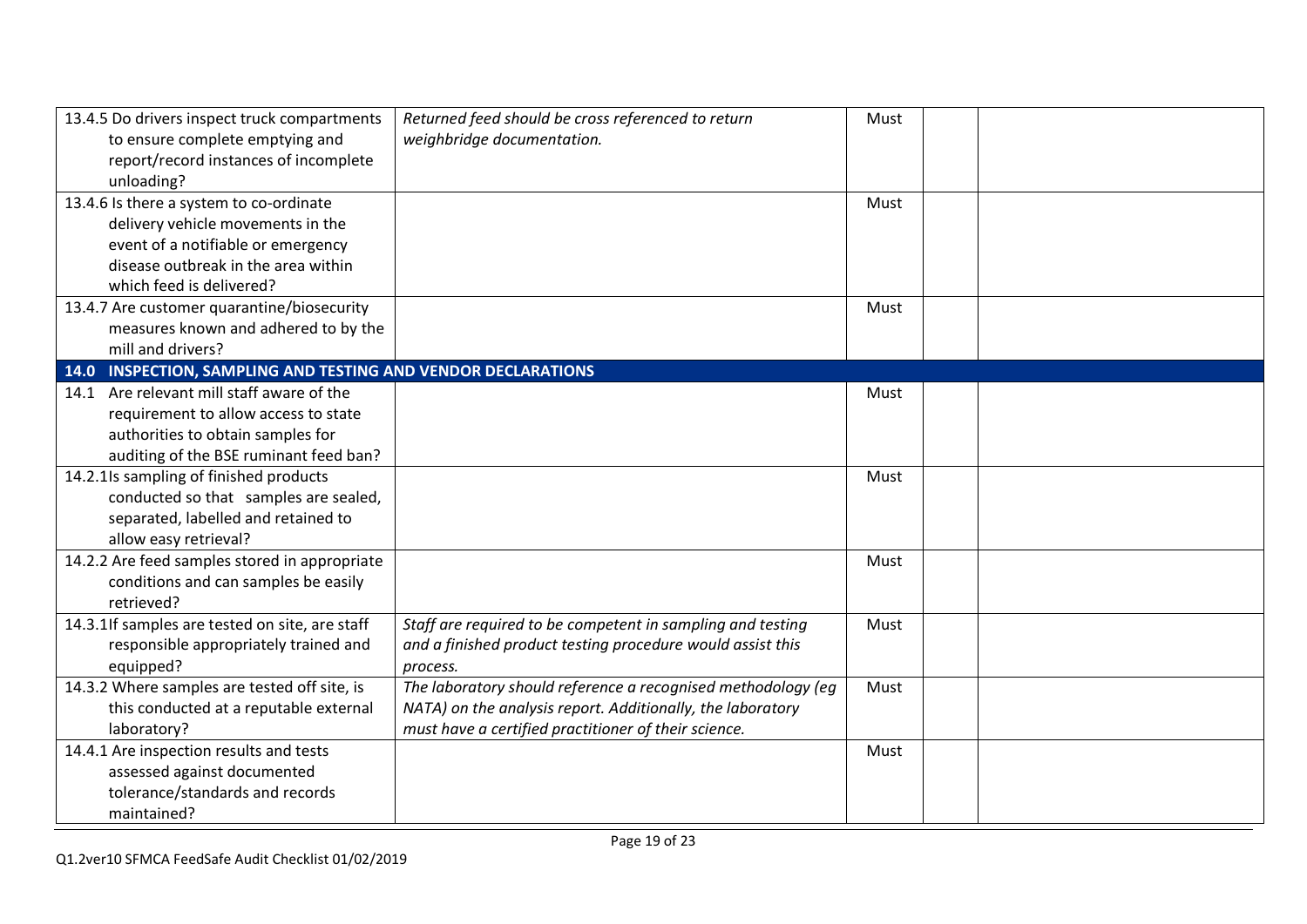| 14.4.2 Is there a method of investigation and  |                                                               | Must   |  |
|------------------------------------------------|---------------------------------------------------------------|--------|--|
| corrective action when results are             |                                                               |        |  |
| outside tolerance/standard?                    |                                                               |        |  |
| 14.4.3 Are stock food vendor declarations      | Refer to SFMCA Stock Food Supplier Declaration Form.          | Must   |  |
| provided when requested by                     | Can be a separate form or a part of the delivery or invoicing |        |  |
| customers?                                     | documentation.                                                |        |  |
| 15.0 RECORDS                                   |                                                               |        |  |
| 15.1.1Are records kept to allow finished       |                                                               | Must   |  |
| product trace back for a period of at          |                                                               |        |  |
| least twelve months?                           |                                                               |        |  |
| 15.1.2 Do these records include at least raw   |                                                               | Should |  |
| material source and storage,                   |                                                               |        |  |
| production batching, product quality           |                                                               |        |  |
| test results and delivery details for all      |                                                               |        |  |
| packaged and bulk feeds?                       |                                                               |        |  |
| 15.1.3 Are records of verification results for | Focus to be given to RAM and medication records.              | Must   |  |
| flushing and sequencing kept?                  |                                                               |        |  |
| <b>16.0 CUSTOMER COMPLAINT INVESTIGATION</b>   |                                                               |        |  |
| 16.1 Is there a written customer complaint     |                                                               | Must   |  |
| procedure for registering and                  |                                                               |        |  |
| investigating problems?                        |                                                               |        |  |
| 16.2 Is there a record of timely resolution of | Customer complaint procedures should be resulting in          | Should |  |
| complaints and identification of non-          | continuous improvement in manufacturing processes,            |        |  |
| conformances which leads to corrective         | products and services.                                        |        |  |
| actions?                                       |                                                               |        |  |
| <b>17.0 PRODUCT RECALL SYSTEM</b>              |                                                               |        |  |
| Is there a site Recall Committee with<br>17.1  | Emphasis is placed on having a process of handling non-       | Must   |  |
| clearly defined members and                    | conforming product and staff responsible for acting when non- |        |  |
| documented responsibilities?                   | conforming product is identified.                             |        |  |
| 17.2 Is there a written product recall         |                                                               | Must   |  |
| procedure which is linked to the               |                                                               |        |  |
| customer complaint procedure?                  |                                                               |        |  |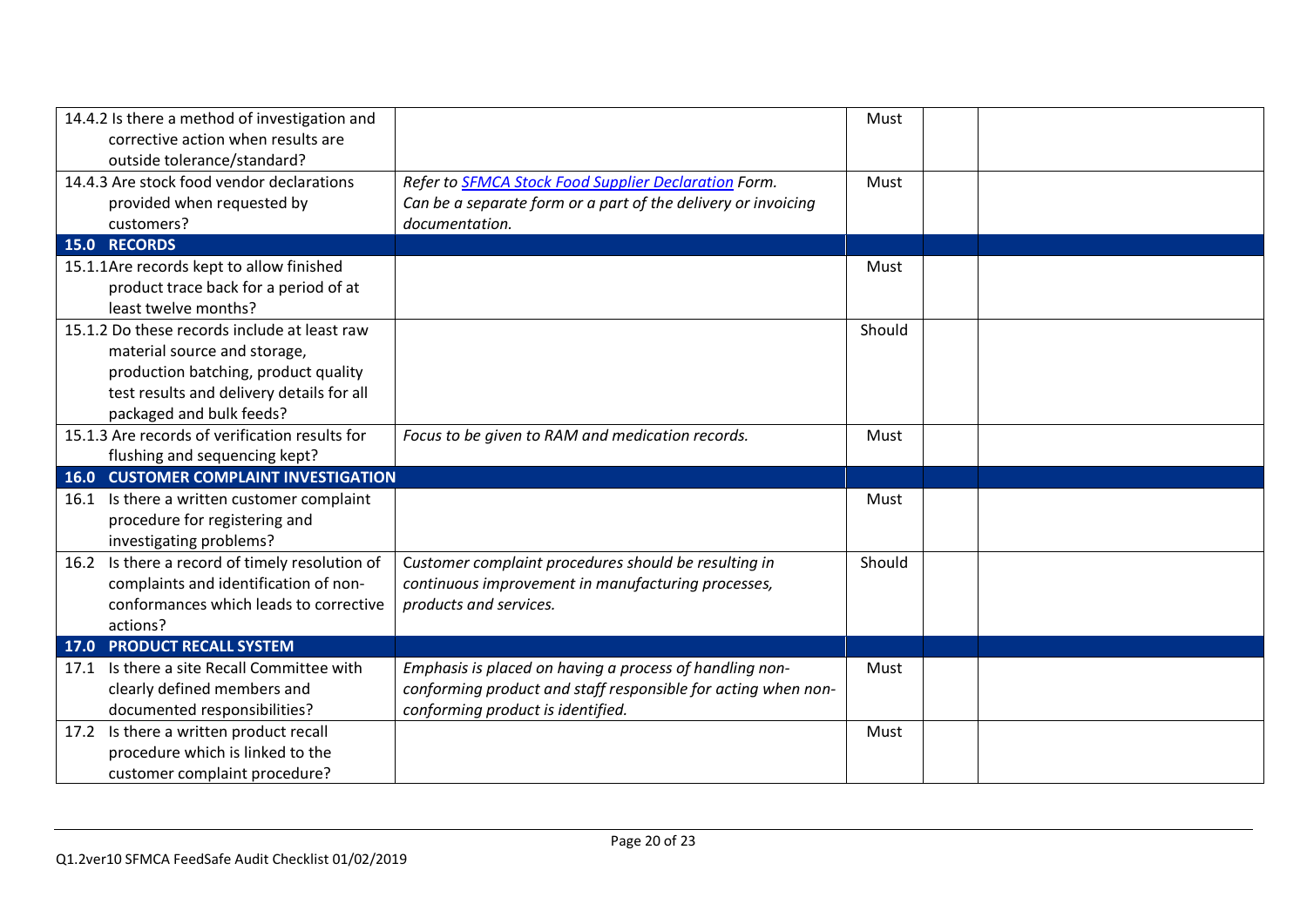| Does the recall procedure call for:<br>17.3<br>prompt retrieval of hazardous products<br>from the marketplace, notification of<br>relevant government authorities and<br>minimisation of disruption to end-users<br>of products? |                                                                                                         | Must |  |
|----------------------------------------------------------------------------------------------------------------------------------------------------------------------------------------------------------------------------------|---------------------------------------------------------------------------------------------------------|------|--|
| Does the recall system apply in other<br>17.4<br>circumstances (eg product found to be<br>out of specification), not just customer<br>complaints?                                                                                | A proactive system to respond to non-conforming products<br>rather than relying on customer complaints. | Must |  |
| 17.5 Does the recall procedure specify<br>methods to identify, locate and control<br>recalled product and to isolate recalled<br>product on return to the mill?                                                                  |                                                                                                         | Must |  |
| 17.6 Does the recall procedure include<br>emergency and out of hours contact<br>persons and telephone numbers?                                                                                                                   |                                                                                                         | Must |  |
| 17.7 Is the recall system periodically<br>reviewed/tested for its effectiveness?                                                                                                                                                 | Periodically is taken as being a minimum annual review.                                                 | Must |  |
| 17.8.1 Is each recall incident documented and<br>reviewed to ensure procedures were<br>adequate?                                                                                                                                 |                                                                                                         | Must |  |
| 17.8.2 Are mill practices and procedures<br>reviewed to prevent recurrence?                                                                                                                                                      |                                                                                                         | Must |  |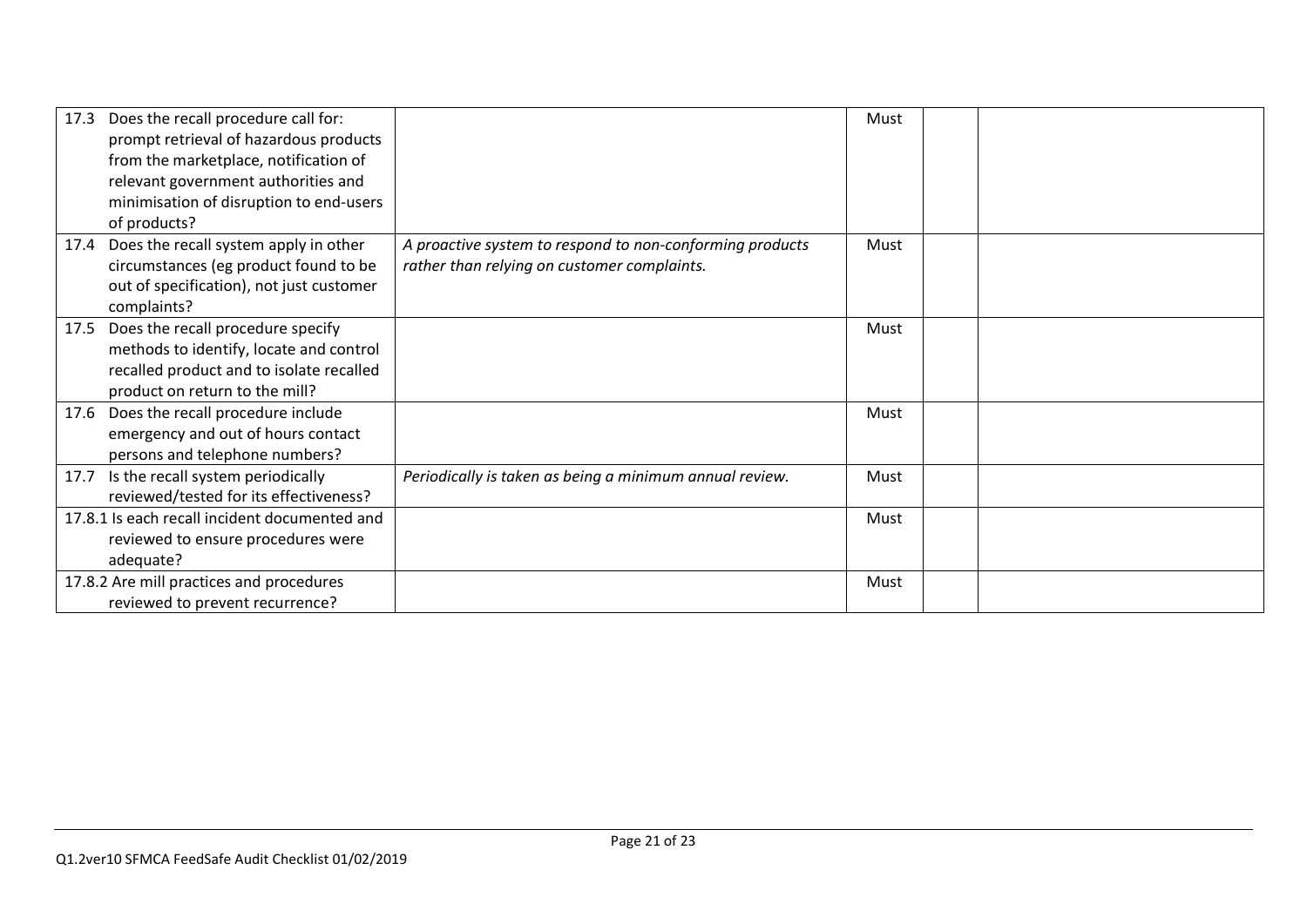#### **Assessment of Hazard Risk - Code of GMP Items Presenting a Non-compliance**

**Major non-compliance** – the auditor believes that the point of non-compliance results in a high risk that finished products present a hazard to animal health and human food products. It is expected that all questions shown with a "must" priority will be present within the sites QA program.

 For example: *2.5.1 If there is not a separate receiving hopper for RAM, are written procedures in place to prevent cross contamination of received raw materials?* If the company has no written procedures to prevent RAM cross transference, this is classified as a major non-compliance.

**Moderate non-compliance** - the auditor believes that the point of non-compliance results in a moderate risk that finished products present a hazard to animal health and human food products. For "must" questions where companies cannot demonstrate that they are following their program, then this is expected to be classified as a moderate non-compliance.

 For example: *2.5.1 If there is not a separate receiving hopper for RAM, are written procedures in place to prevent cross contamination of received raw materials?* If the company has written procedures to prevent RAM cross transference but cannot provide evidence that they are following these procedures this is classified as a moderate non-compliance.

- **Minor non-compliance** the auditor believes that the point of non-compliance presents a low risk that finished products present a hazard to animal health and human food products. For example: Where a CCP document is found as not having been completed is seen as a minor NCR.
- **Observations** these include items where the auditor identifies an issue for improvement but there is no risk hazard to animal health and human food products. For example: Minor documentation or procedural issues are not genuine food safety risks and need to be treated as observations. Observations are included within the Observation & comments column above and they are not included in the Audit Statement.

**Based on Part 1 questions receiving "no" responses, list within the table below items presenting major, moderate or minor non-compliance. Include the Checklist clause number for each NCR.**

**Note: Negative responses to Code of GMP questions and their sub-questions should be treated as only one non-compliance, even if more than one subquestion is negative.**

*For example question 9.6 has five sub-questions, a negative response to more than one of these sub-questions should only be counted as one non-compliance. Non-compliance results need to be entered onto the FeedSafe Audit Statement, refer below:*